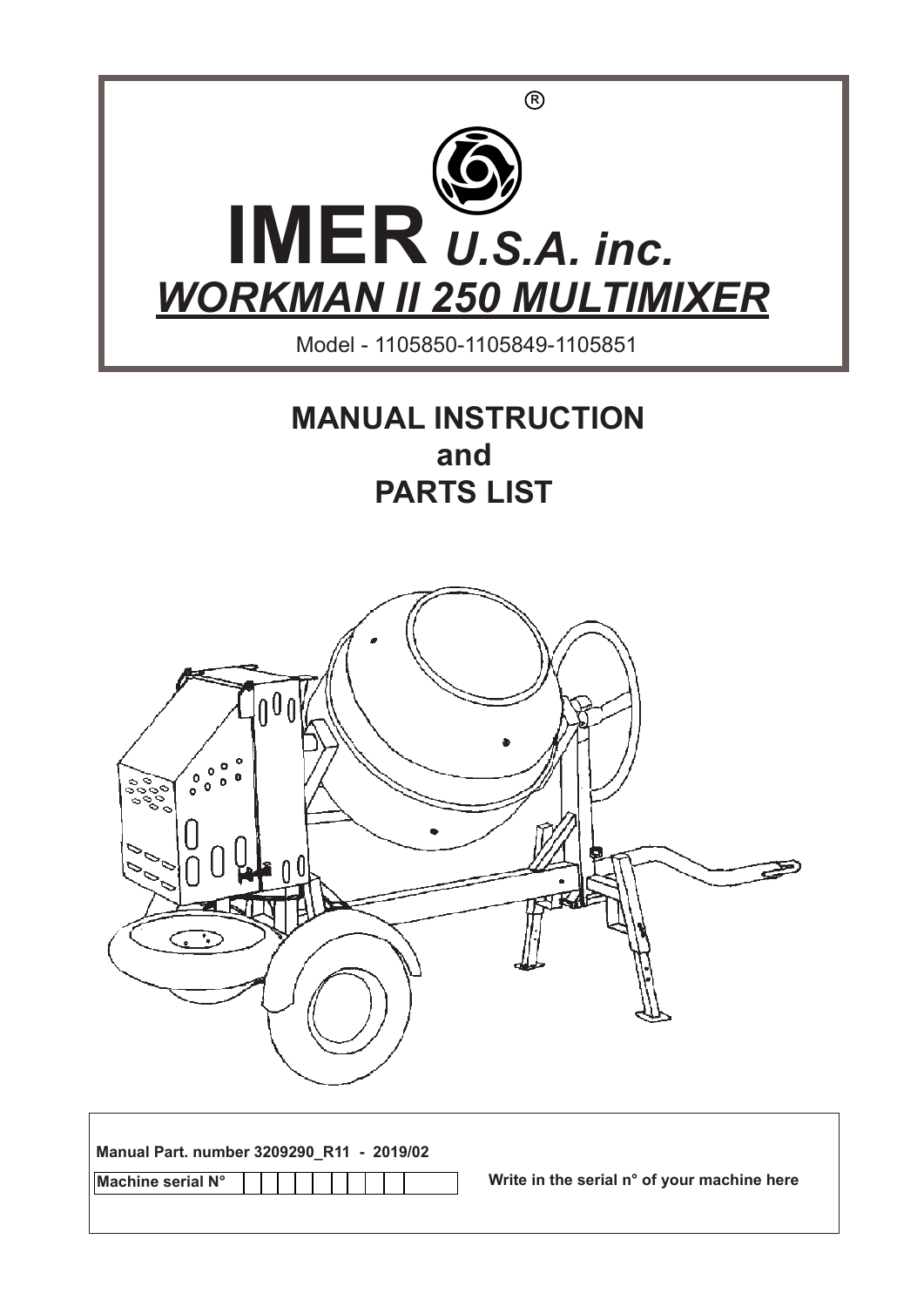

Thank-you for purchasing a Workman 250 II from an Imer U.S.A. dealer. **Your decision is an intelligent one.**

There is no other concrete mixer in the world which delivers the benefits and features of the Workman 250 II:

- Extremely rigid, mig welded bar steel frame.
- 5.5 H.P. Honda with low oil alert or 5,4 HP ROBIN
- Full width fenders.

.

- Torsion Bar suspension.
- Advance drum and paddle design, excellent mixing and discharge action.
- Telescopic foot stands which provide additional stability during operation.

At IMER U.S.A. we continually search for ways to better serve our customers. Should you have an idea or thought to share with us regarding this product we would appreciate hearing from you. Our motto is **"Tools and Services for the 21st Century" .** We look forward to delivering the goods.

Thank you again for your purchase.

Mace T. Coleman, Jr. President, Imer U.S.A, Inc.

IMER WEST 207 Lawrence Avenue So. San Francisco, CA 94080 Tel 650 - 872 - 2200 Fax 650 - 873 - 6482

IMER EAST 221 Westhampton Place Capitol Heights, MD 20743 Tel 301 - 336 - 3700 Fax 301 - 336 - 6681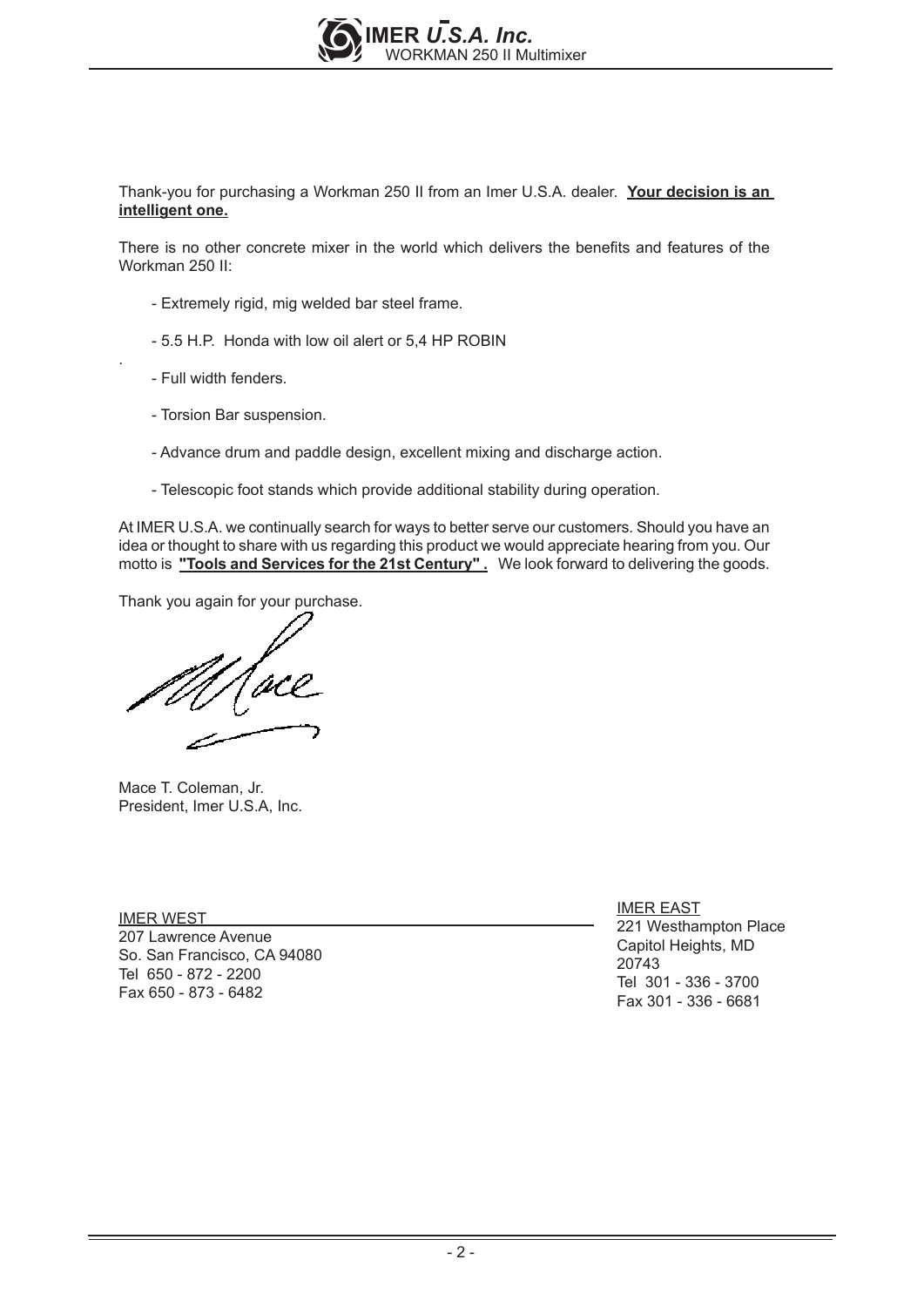

# *Table of Contents*

# **IMER U.S.A., INC. WORKMAN 250 II MULTIMIXER INSTRUCTION MANUAL**

*NOTE: Please read this manual before beginning to assemble or operate this piece of equipment.*

| <b>BASIC TROUBLE SHOOTING - TECHNICAL SPECIFICATIONS 10</b> |  |
|-------------------------------------------------------------|--|
|                                                             |  |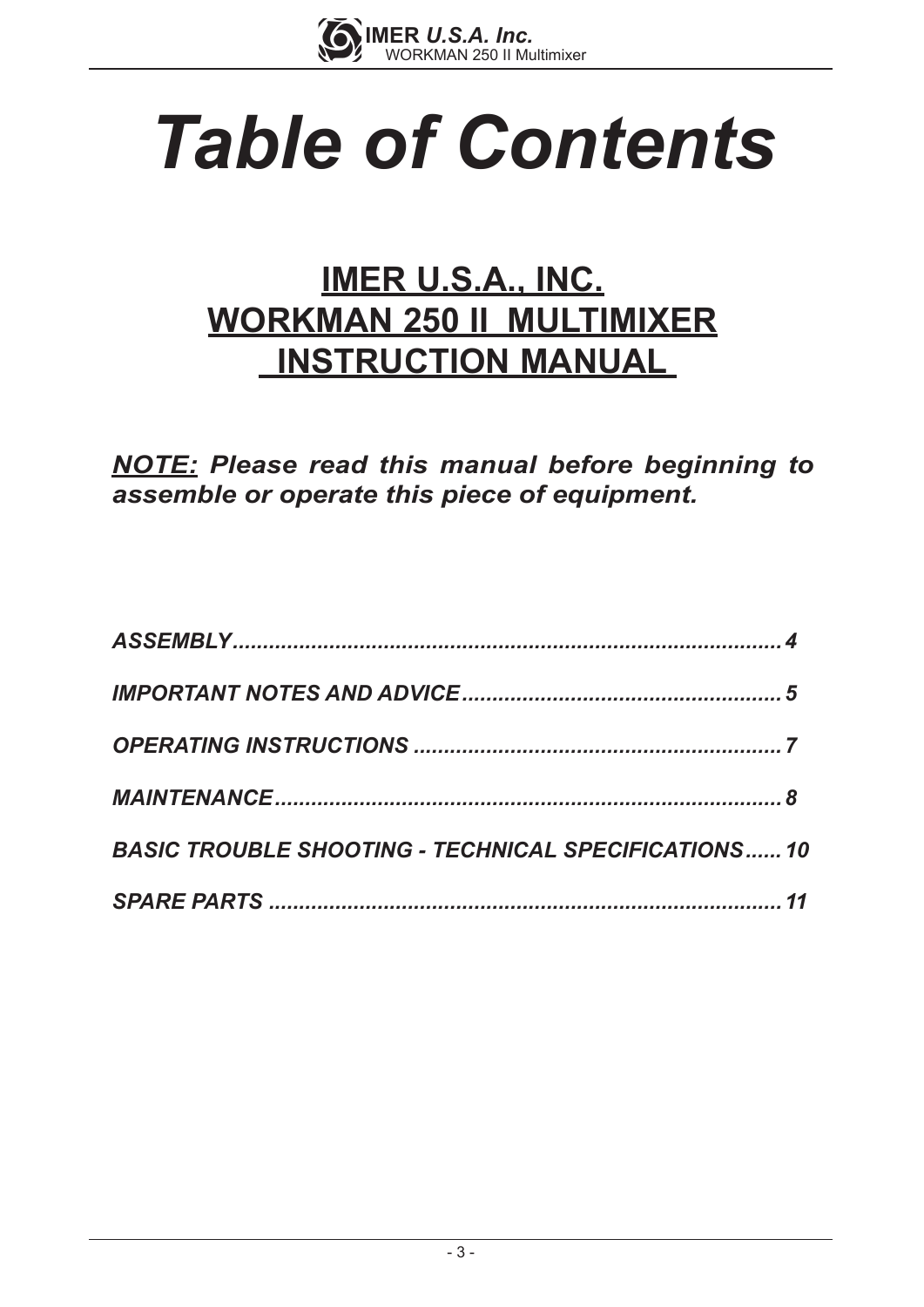



Essentially the Workman 250 II is fully assembled and ready to operate when it leaves the assembly facility here at Imer U.S.A. However, there are a couple items which should always be checked before towing the Workman 250 II.

- 1. Make sure each tire is inflated to 50 PSI (cold), and check the oil level of the Honda/Robin motor.
- 2. Make certain the retractable stability legs are raised up fully and locked in place with the anchor pin provided.
- 3. Make certain that the tow bar is properly anchored and its tow chain is in place. It is also important to loop the tow chain around the tow bar several times before connecting it to a vehicle.
- 4. Make sure the engine canopy door is latched shut.
- 5. Make certain that the hitch system on your car or truck is compatible to the tow bar tongue.
- 6. Finally, local laws and ordinances vary from state to state regarding the registration of towable construction equipment, check and see if a license plate is required. Call your local Department of Motor Vehicles for the proper procedure to follow.

## *NOTE State law may also require a tail light assembly.*

Check with your local Department of Motor Vehicles for the proper procedure to follow.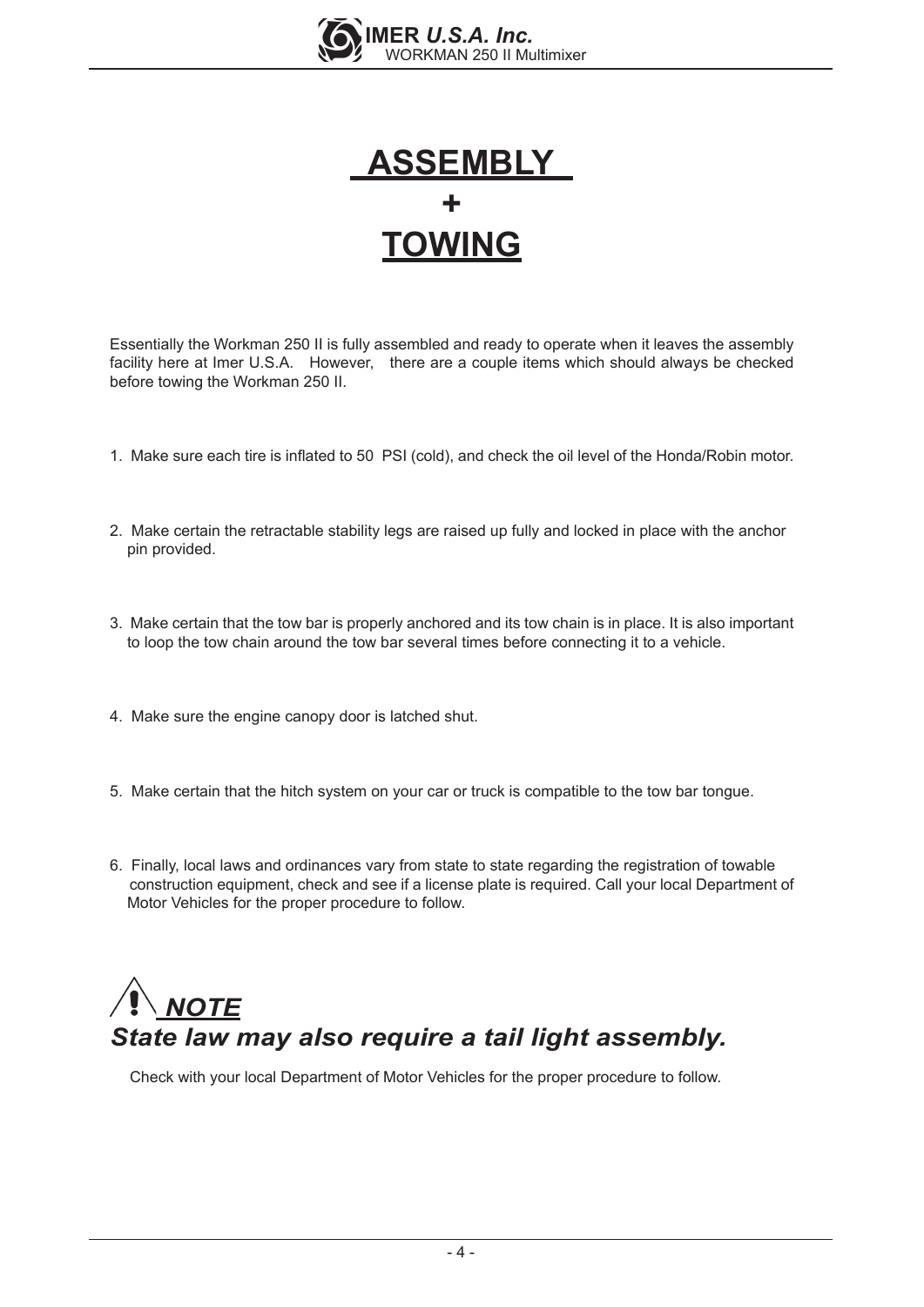

# **IMPORTANT NOTES AND ADVICE**

## *Do's and Don'ts on the Safe Use of the Workman 250 II*

In the interest of safety, whoever uses the Workman 250 II should first read this manual and become familiar with all of the important safety notes. Failure to follow this advice may result in injury to yourself and others.

# *WHAT TO DO !*

- Carefully read and understand these instructions before operating the mixer. Read the Honda manual too.
- Always turn off the engine and disconnect the spark plug wire before cleaning or maintaining the mixer. Mixers powered by electric motors should be unplugged from their power source before servicing is performed.
- Make sure the safety guards are always in place.
- When using the machine always wear safety boots with reinforced toe-caps, safety glasses, gloves, hard hat, and clothing with the appropriate fit. Loose clothing can cause injury should it become entangled with the mixer.
- Practice starting and stopping the machine.
- Keep the mixer clean and free of debris build-up.
- Periodically inspect your mixer for abnormal wear or damage.
- Always stop the engine before adding fuel.
- Do not operate the mixer while under the influence of drugs or alcohol.
- -Alwais operate the mixer on a level surface

-When loading the Workman it is the best to pour your bagged material into a 5 gallon buket then pour it into the drum

- It is much easyier on your body and safer to load the drum in this manner.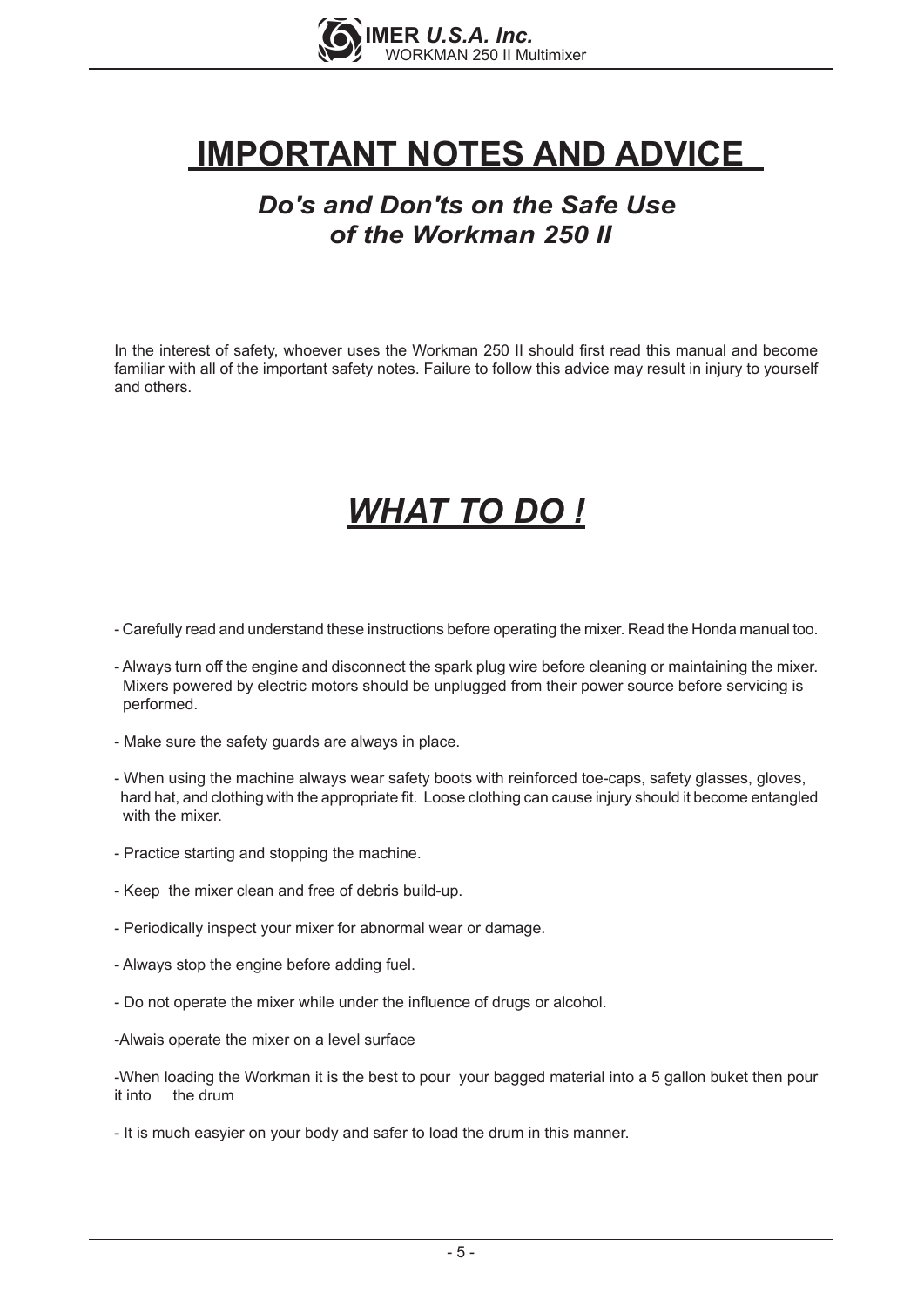

#### -Silica dust warning

Grinding/cutting/drilling of masonry, concrete, metal and other materials with silica in their composition my give off dut or mists cintainig crystalline silica. Silica is a basic component of sand, quartz, brick clay, granite and numerous other minerals and rocks. Repeated and/or substantial inhalation of airborne crystalline silica can cause serious or fatal respiratory diseases, including silicosis. In addition, California and some other authorities have listed respirable crystallinesilica as a substance known to cause cancer. Whwn cutting such materials, always follow respiratory precautions.

Use appropriate NIOSH-approved respiratory protection where dust hazard may occur. Paper masks or surgical masks without a NIOSH approval number are not recommended because they do little to protect the worker. For more information about respirator programs, including what respirators have received NIOSH approval as safe and effective, please visit the NIOSH website at:

http://www.cdc.gov/niosh/topics/respirators

Observe OSHA regulations for respirator use (29 C:F.R. § 1910.134). Visit http://www.osha.gov for more information.

-California proposition 65 message

Some dust created by power sanding, sawing, grinding, drilling, and other construction activities contain chemicals know (to the State of California) to cause cancer, birth defects or other reproductive harm. Some examples of these chemicals are:

-Lead, from lead-based paints -Crystalline silica, from bricks and cement and other masonry products -Arsenic and chromium, from chemically treated lumber

For further information , consult the following sources: http://www.osha.gov/dsg/topics/silicacrystalline/index.html http://www.cdc.gov/niosh/docs/96-112/ http://oehha.ca.gov/prop65/law/P65law72003.html http://www.dir.ca.gov/Title8/sub4.html http://www.P65warnings.ca.gov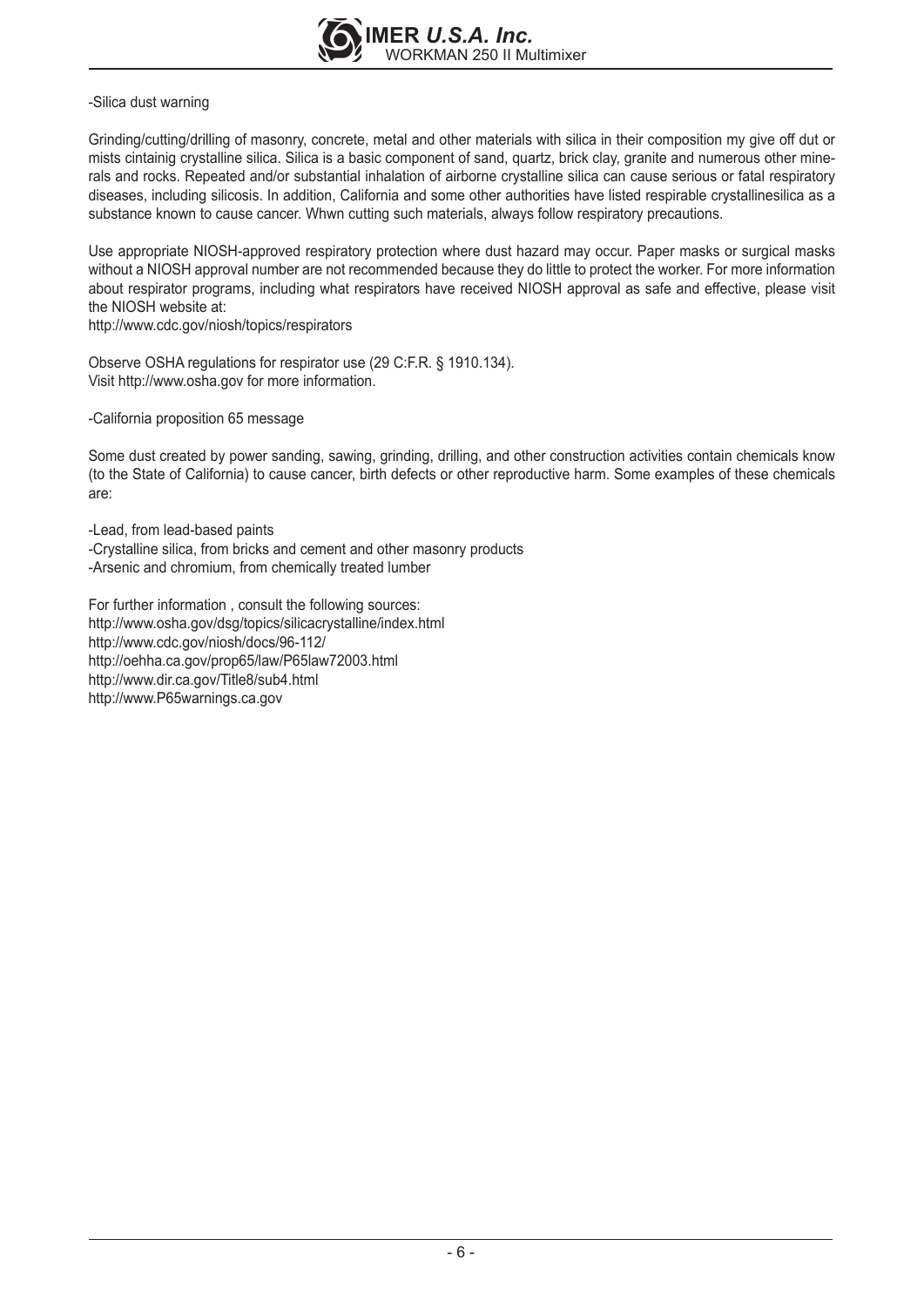

# **IMPORTANT NOTES AND ADVICE WHAT NOT TO DO !**

#### **DO NOT**

Place your hands or any other object inside the mixer drum while it is running.

#### **DO NOT**

Place any tools or other objects in or around the mixer drum while it is running .

#### **DO NOT**

Operate the mixer on a surface that is UNEVEN.... if the Workman is placed on an incline, it can fall over or roll away.

#### **DO NOT**

Clean, assemble or work on the mixer while it is plugged in !

#### **DO NOT**

Operate the mixer in or around water puddles !

**DO NOT**  Leave the mixer unattended !

#### **DO NOT**

Allow other persons around the mixer while it is operating

#### **DO NOT**

Operate the Workman II 250 if you are uncertain as to how to run the machine.... Contact your local Imer Distributor or call Imer U.S.A. at 800 - 275 - 5463.

#### **DO NOT**

Operate the mixer while under the influence of drugs or alcohol !

#### *WE WANT SAFE AND EFFICIENT PRODUCTION/OPERATION FOR ALL OUR CUSTOMERS !*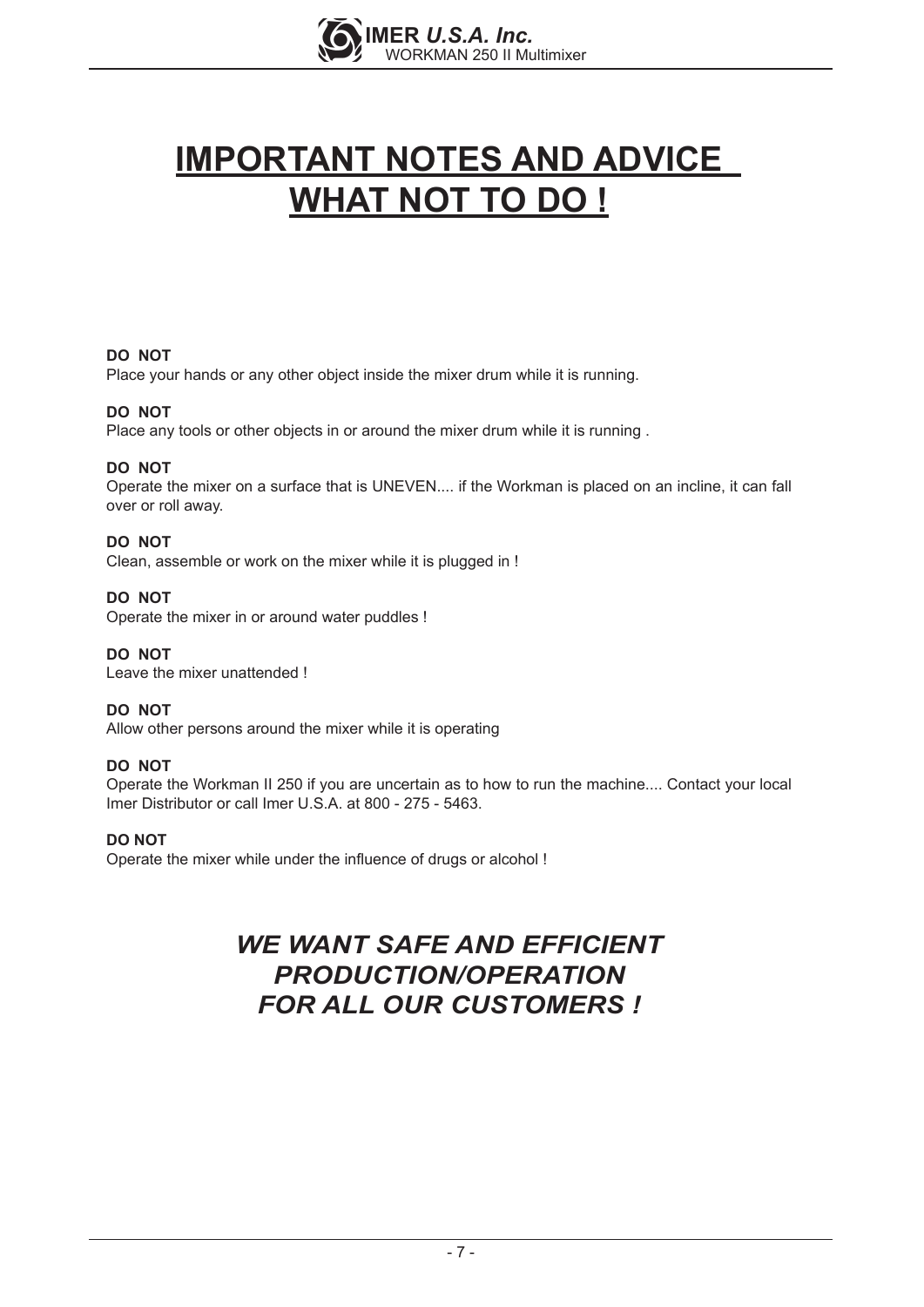

# **OPERATING INSTRUCTIONS**

- 1. Before starting the engine read the Honda or Subaru manual provided and become familiar with the GX160 or EX17DU powerplant. Especially important is to check the oil daily and change it monthly. Additionally, cleaning the air filter weekly ensures consistently good performance.
- 2. Operate the the Workman II 250 on a level surface. For additional stability the telescopic foot stands can be lowered and locked into place.
- 3. To put the drum in the loading position rotate the dump wheel until the desired drum position is achieved.
- 4. Start the engine and set the throttle at 3/4 to full on.
- 5. Now add 1/2 of the water which will be required and then begin to add the cement and aggregates. Additional water can be added as the cement and aggregates mix together.

*BE CAREFUL ! Do Not put your shovel or your hands inside the drum !* 

- 6. To put the drum in the discharge position rotate the dump wheel untill the desired drum position is achieved.
- 7. During the loading, mixing, and discharge cycle it is important to keep the mixer running at all times.
- 8. Always prepare your work site to have a level ground surface, the mixer must be stable as you load and discharge the drum.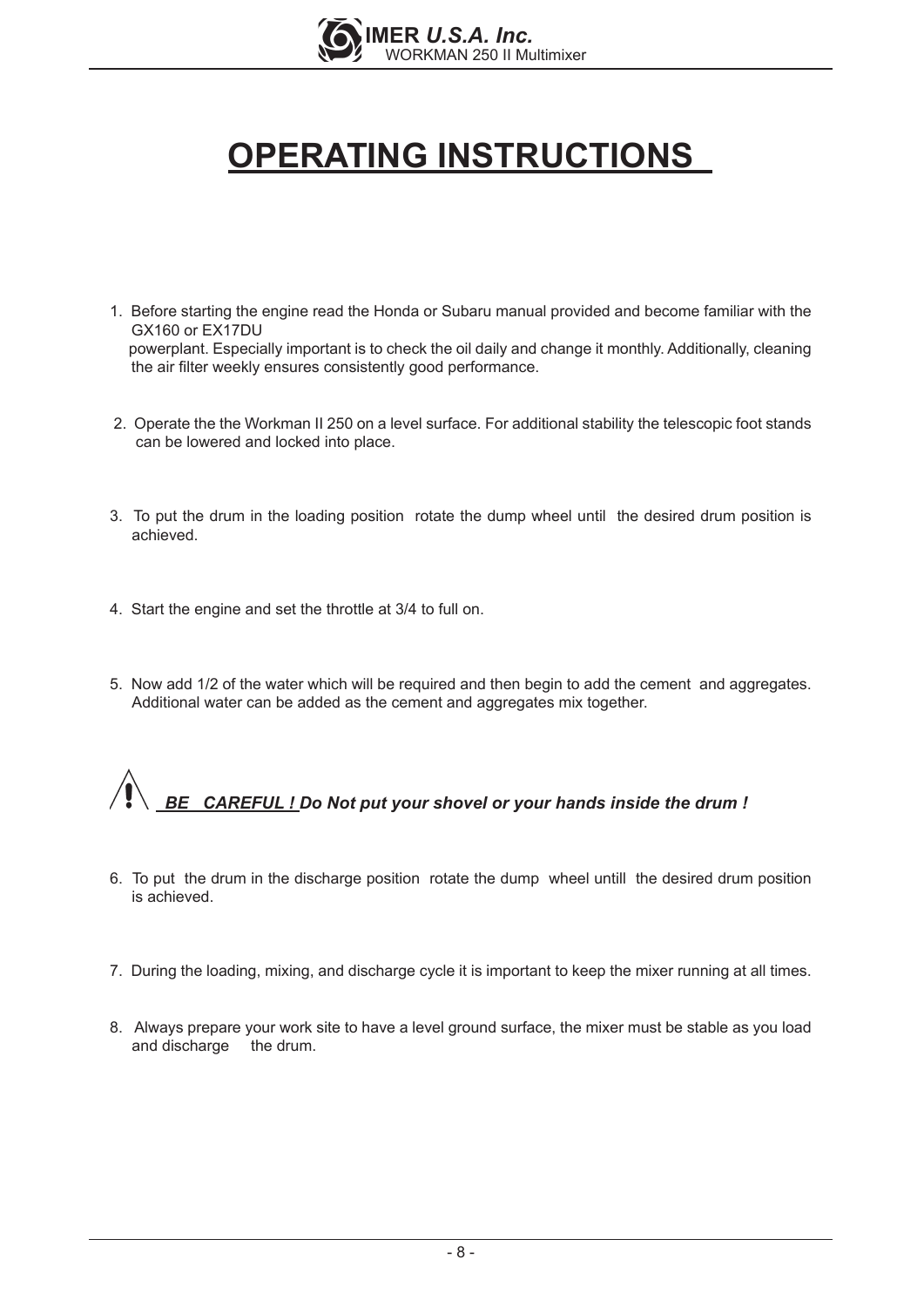

# **MAINTENANCE**

## *Lubrication*

- 1. All the other components on the mixer which engage or move back and forth should be lubricated with a light aerosol type lubricant on a weekly basis. WD- 40 works well for this application.
- 2. Essentially the gearbox is sealed for life.The quality of the gears and the lubricant are such that changing the oil is not necessary. If you want to change the oil,see your dealer or call IMER U.S.A directly for instruction.
- 3. One a year remove the cast cap from the top half of the dump gear assembly and grease it up good. (Part #36, page 12)

### *Belt Tension*

1. The mixer has two belts: one in the canopy and the other in the arm. The belts are properly adjusted before leaving our factory, however, it is a good idea to check their tension before operating the mixer. Then, when one belt becomes loose, tighten it back to this original condition.



*The belts will stretch the most during the first few hours of operation .... check them frequently, and always kill the motor and disconnect the spark plug wire before touching the belts. Or, if your machine has an electric motor, unplug it from the power source before adjusting the behs.*

- 2. To tighten the belt inside the canopy loosen the bolts which anchor the motor mount plate to the mixer frame. This allows the motor mount plate to slide down the frame, which in turn tightens the belt.The belt should have 1/4" to 3/8" of play.Now re-tighten the bolts which anchor the motor mount plate.
- 3. To tighten the belt inside the arm loosen the 4 nuts which anchor the gearbox on the arm. Tighten the belt by turning the adjustment bolt. The belt should have 1/4" to 3/8" of play, do not over tighten as this shorter their drive life. Now re-tighten the gearbox anchor bolts.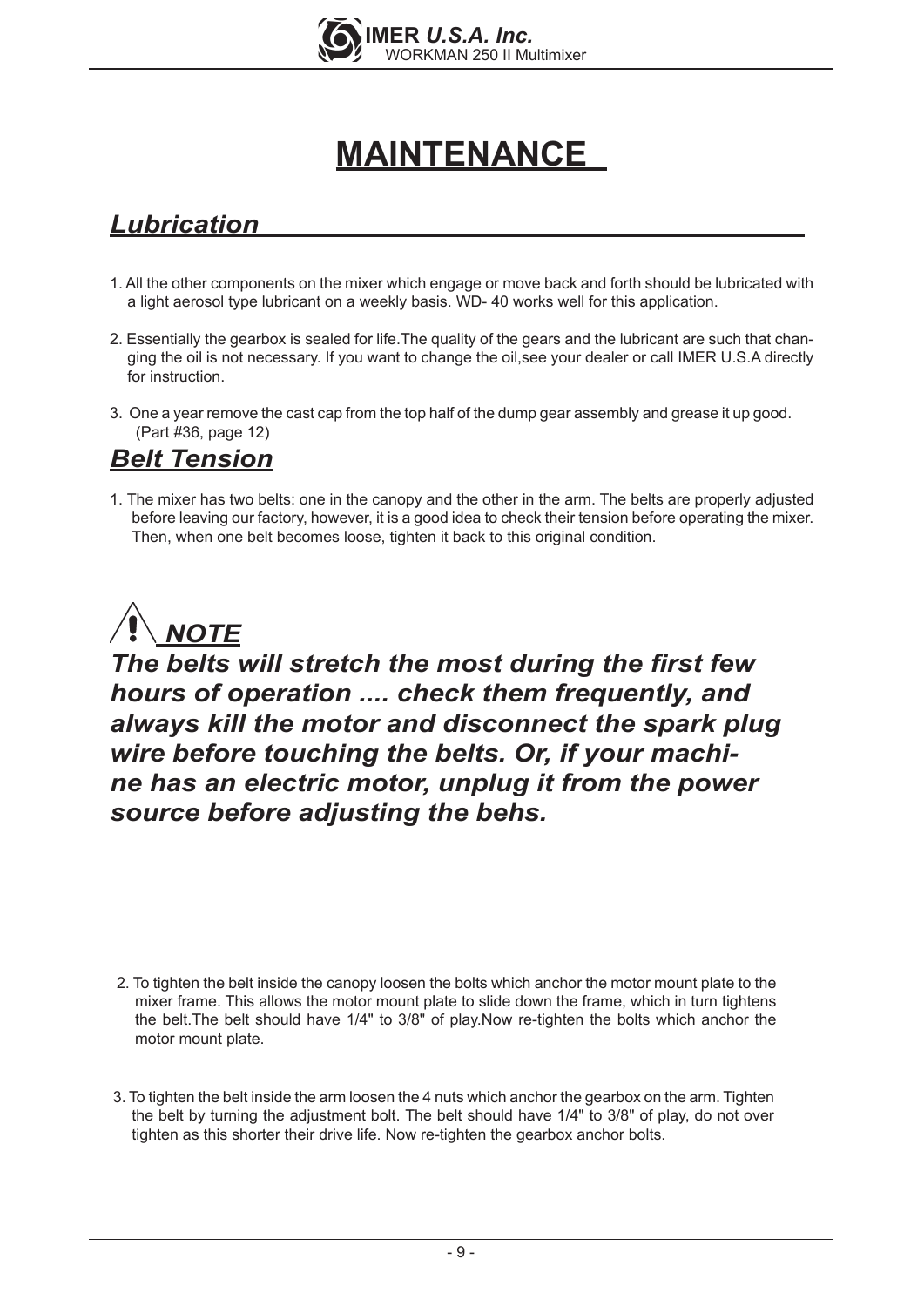

## *It is very important to keep the engine pulley and the drive pulley in line with one another. Failure to maintain this alignment will cause the belt to twist and then break.*



*Every month check all the mixer's mounting hardware to ensure all the nuts and bolts are properly tightened.*

## *Wheel Bearings*

1. The wheel bearings should be cleaned and repacked every 6 months to 1 year. The interval being dependant upon the amount of time the machine is towed, and under what conditions. This maintenance procedure is the same as that for automotive wheel bearings.

## *Engine*

Read the Honda manual carefully ... and follow their instructions. Changing the oil and cleaning the air filter frequently ensure a reliable and long lasting motor. When you may need Honda Engine Service or Warranty Assistance, take the machine to your local Honda power equipment dealer, they will honor the Warranty throughout America.



*It is always a good idea to check the oil level in the engine crankcase at the start of each working day. Clean oil at the correct level makes for a engine that will last and last.*

## *Mixer's drum disassembly and re-assembly*

In case it's necessary to remove the drum, to reset it it's necessary.

- to clean carefully the gear shaft cone and the drum cone.
- to place the drum on the shaft cone, making sure that shaft shear pin is inside its seat in the drum cone.
- to block drum tighting screw with washer by following tighting torques:

 **Workman 250 II: 220 ± 20 Nm.**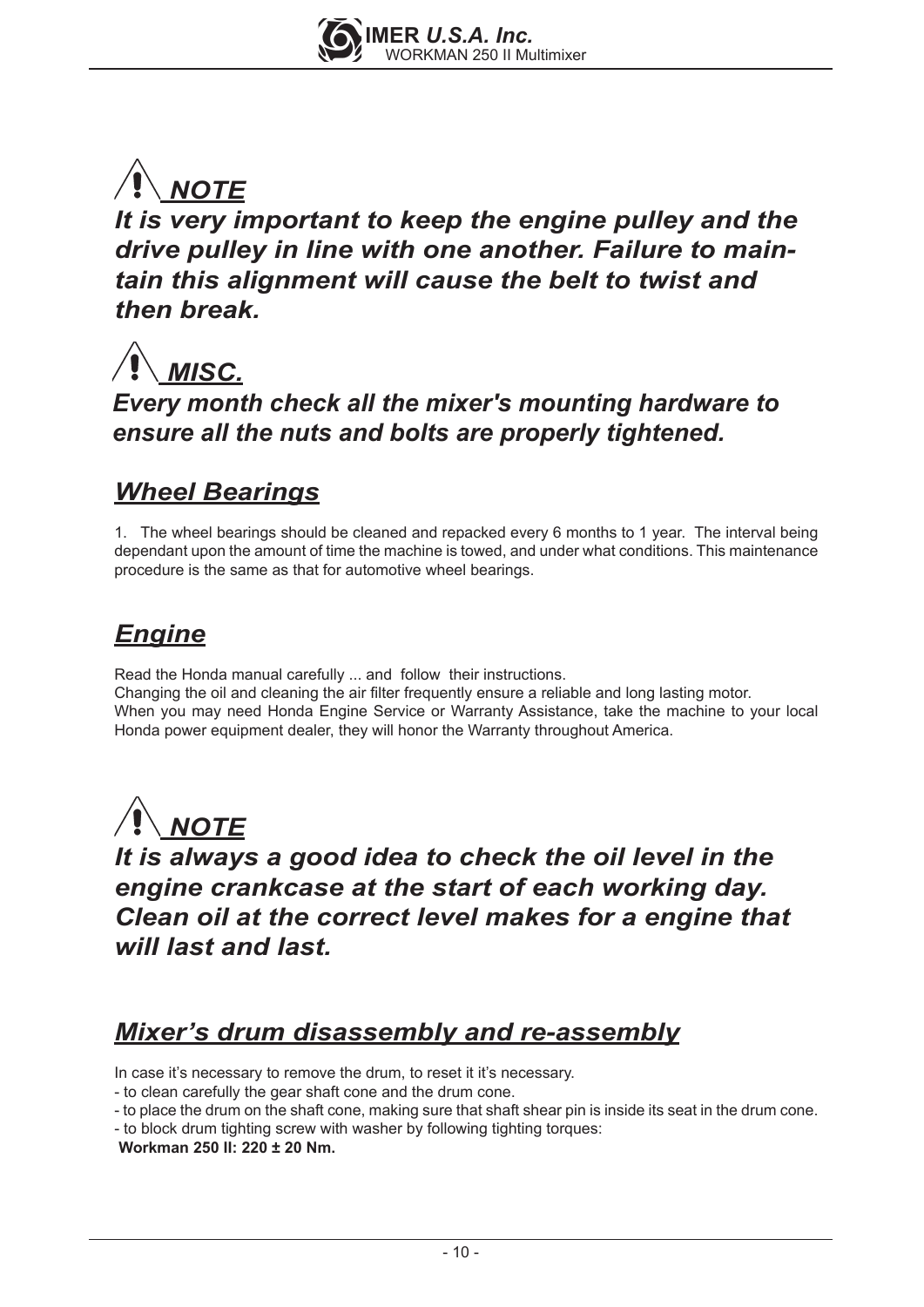

# **TECHNICAL SPECIFICATIONS WORKMAN II 250**

| Concrete mixer model                | <b>WORKMAN II 250</b>                                                   |
|-------------------------------------|-------------------------------------------------------------------------|
| <b>Drum capacity</b>                | <b>9 CU. FT.</b>                                                        |
| <b>Batch Output</b>                 | 6 CU. FT (1 bag)                                                        |
| Drum diameter                       | 27.5 Inches                                                             |
| <b>Discharge Outlet Height</b>      | 27.5 Inches                                                             |
| <b>Pneumatic Wheels</b>             | 4.5-10 Inches (50 PSI)                                                  |
| Power plants                        | 5.4 HP ROBIN SUBARU SP170<br><b>5.5 HONDA GX 160</b><br>1.5 Hp electric |
| <b>Overall Operating Dimensions</b> | 76"X49"57"                                                              |
| <b>Overall Storage Dimensions</b>   | 76"X49"57"                                                              |

\*Capacity based upon usable volume

## *Due to Imer U.S.A. 's commitment to Reasearch and Development, specifications are subject to change without notice.*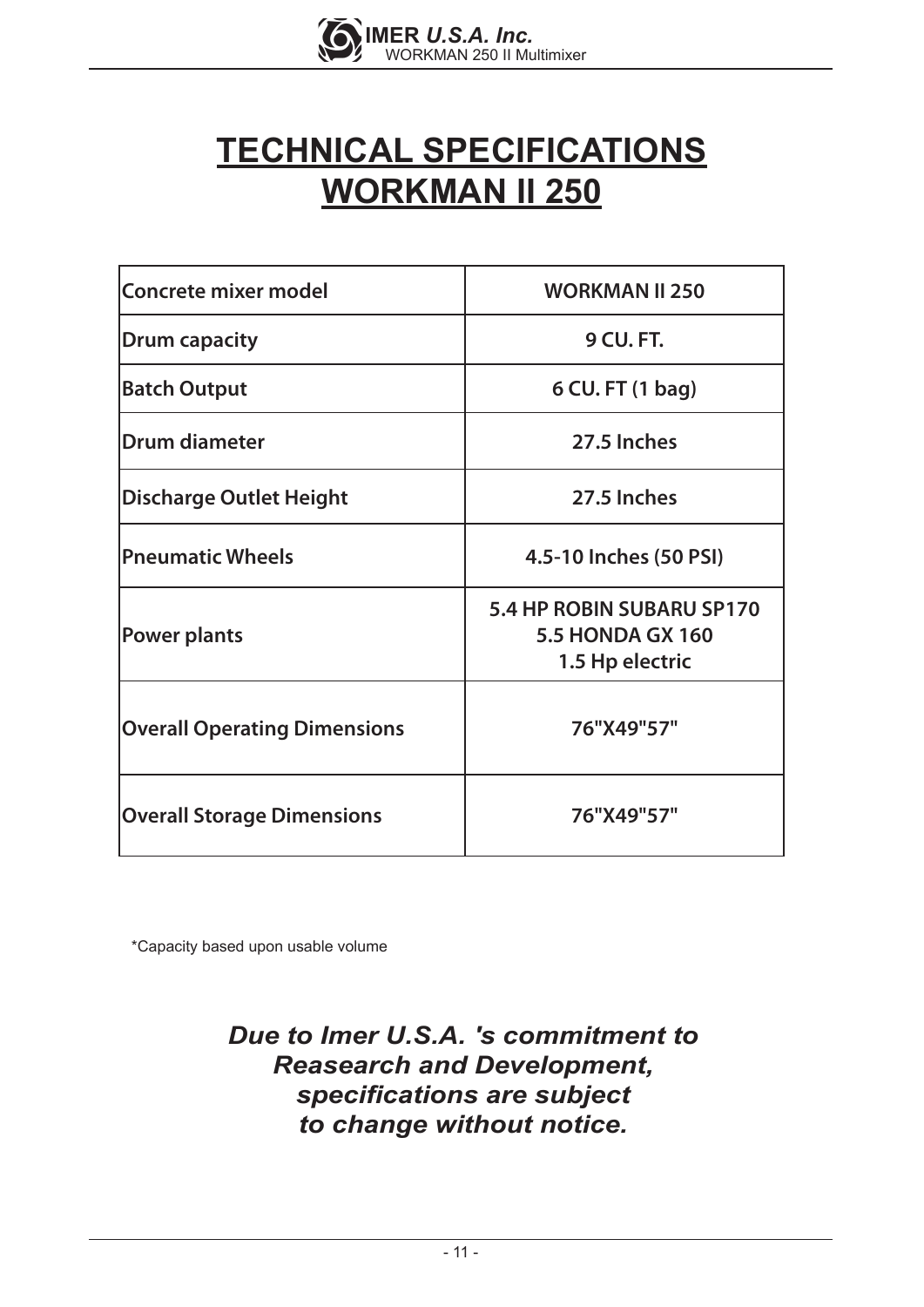

# *SPARE PARTS*

| REF.<br>Main Description<br><b>NOTES</b><br>P.n<br>3209287<br><b>FRAME</b><br>1<br>$\overline{2}$<br><b>TOW BAR</b><br>3209294<br>3<br>ARM<br>3208906<br>4<br><b>DRUM ASS'Y</b><br>3208811<br>5<br>3206690<br><b>TANK LOCK LEVER</b><br>6<br>3209953<br><b>TANK LOCK WASHER</b><br>$\overline{7}$<br>STABILIZING FOOT<br>3206733<br>8<br>3208792<br><b>NYLON FIBER BUSHING</b><br>9<br>2227205<br><b>STOP RING</b><br>E 50<br>10<br><b>PLUG</b><br>3209032<br>3209298<br>HONDA GX160<br><b>INTERNAL</b><br>11<br><b>COMBUSTION ENGINE</b><br>3234926<br>ROBIN SP 170<br><b>PULLEY</b><br>12<br>3209165<br>13<br>3206322<br>8X30X5<br><b>WASHER</b><br>14<br>2210950<br><b>MOTOR BELT</b><br>15<br><b>GUARD</b><br>3233705<br>3209250<br><b>TORSION BAR AXLE</b><br>16<br>19<br>3208924<br><b>GEAR BOX</b><br>20<br>2223980<br><b>WHEEL NUT</b><br>S 190 TT<br>SELF LOCKING NUT<br>21<br>2223923<br>M 8 Z<br>M8X90 Z<br>22<br>2222114<br><b>BOLT</b><br>23<br>2227320<br><b>STOP RING</b><br>E 20<br>24<br>3208925<br><b>GUARD</b><br>25<br>2222420<br><b>BOLT</b><br>4,8X13<br>3209134<br><b>BOLT</b><br>26<br>M10X140Z<br>27<br>3208776<br><b>KEY WAY</b><br>14X9X25<br><b>BUSHING</b><br>28<br>3208770<br>Z 32<br>29<br>3208773<br><b>GEAR</b><br>30<br>2211407<br>TIRE + WHEEL<br>31<br>3206704<br><b>ANCHOR PIN</b><br>32<br>3208789<br><b>BUMPER PAD</b><br>33<br>3208790<br><b>BUMPER PAD</b><br>D10X40<br>34<br>2224220<br>WASHER<br>M10Z<br>35<br>SELF LOCKING NUT<br>2223920<br>36<br>3213876<br>CAST CAP<br>37<br><b>BOLT</b><br>2222181<br>38<br>2223921<br>SELF LOCKING NUT<br>DRUM MOVEMENT<br>39<br>3209786<br><b>REDUCTION UNIT</b><br>2229300<br>6X6X20<br>40<br>KEY<br>41<br>2224204<br>WASHER<br>D.8X24<br>42<br>E20<br>3205545<br>RUBBER SWITCH CUP<br>43<br>3208777<br><b>DUMP WHEEL</b><br>44<br>3206748<br><b>DUMP HANDEL</b><br>45<br>2223923<br>SELF LOCKING NUT<br>M 8Z<br>2222060<br>M8X20 Z<br>46<br><b>BOLT</b><br>47<br>3209049<br>BELT<br>530 J6<br>49<br>3208916<br><b>SHAFT</b><br>51<br>3203917<br><b>WASHER</b><br>D8X25X4 Z<br>52<br>3201015<br><b>LEG CAP</b><br>53<br>3209467<br>PIN<br>54<br>2226700<br><b>SPLIT PIN</b><br>D3,5 X72<br>55<br>3233721<br>ENGINE-MOUNTING<br>56<br>ENGINE-MOUNTING-PLATE<br>3209119<br>2222148<br>57<br><b>BOLT</b><br>M10X65 Z<br><b>PULLEY</b><br>58<br>3208915<br>6201 RS<br>59<br>2204421<br><b>BEARING</b><br>E15<br>60<br>1227330<br><b>STOP RING</b><br><b>BEARING</b><br>6004 2RS<br>61<br>2204438<br>62<br>3208919<br><b>PULLEY</b><br>SPACER<br>63<br>3209055<br>64<br>3203117<br>KEY<br>5X5X20<br><b>SHAFT</b><br>65<br>3209054<br>67<br>3209053<br><b>PULLEY</b><br>68<br>3233702<br>CANOPY DOOR<br><b>CANOPY REAR</b><br>69<br>3233700<br>70<br>3209120<br><b>CANOPY BELT</b><br>71<br>2221994<br><b>BOLT</b><br>5/16" X 25Z<br>72<br><b>MOTOR GUARD</b><br>3209136<br>73<br>3209111<br><b>LOCK LEVER ROD</b><br>74<br>2222190<br><b>BOLT</b><br>M8X40Z<br>77<br>3209133<br><b>PLUG</b><br>78<br>2222091<br><b>BOLT</b><br>M8X70<br>79<br>3205544<br>KILL BUTTON<br>80<br>3206011<br><b>FENDER</b><br>2222146<br>81<br><b>BOLT</b><br>82<br>3207782<br><b>FENDER ARM</b><br>83<br>2222060<br><b>BOLT</b><br>M8X20Z<br><b>PLUG</b><br>84<br>2235452<br>85<br>3206855<br><b>BOLT</b><br>87<br>AXLE MOUNTING SPACER<br>3206861<br>2223929<br><b>NUT</b><br>88<br>89<br><b>TOW CHAIN</b><br>2234861<br>90<br>2292298<br>QUICK CLIP<br>91<br>3208921<br>SHORT SPACER | DRAWING 1.3 (WORKMAN II 250 CONCRETE MIXER (1105849-1105850) |         |             |  |
|---------------------------------------------------------------------------------------------------------------------------------------------------------------------------------------------------------------------------------------------------------------------------------------------------------------------------------------------------------------------------------------------------------------------------------------------------------------------------------------------------------------------------------------------------------------------------------------------------------------------------------------------------------------------------------------------------------------------------------------------------------------------------------------------------------------------------------------------------------------------------------------------------------------------------------------------------------------------------------------------------------------------------------------------------------------------------------------------------------------------------------------------------------------------------------------------------------------------------------------------------------------------------------------------------------------------------------------------------------------------------------------------------------------------------------------------------------------------------------------------------------------------------------------------------------------------------------------------------------------------------------------------------------------------------------------------------------------------------------------------------------------------------------------------------------------------------------------------------------------------------------------------------------------------------------------------------------------------------------------------------------------------------------------------------------------------------------------------------------------------------------------------------------------------------------------------------------------------------------------------------------------------------------------------------------------------------------------------------------------------------------------------------------------------------------------------------------------------------------------------------------------------------------------------------------------------------------------------------------------------------------------------------------------------------------------------------------------------------------------------------------------------------------------------------------------------------------------------------------------------------------------------------------------------------------------------------------------------------------------------------------------------------------------------------------------------------------------------------------------------------------------------------------------------------------------------------------------------------------------------------------------------------------------------------------------------------------------------------------------------------------------------------------------------------------------------------|--------------------------------------------------------------|---------|-------------|--|
|                                                                                                                                                                                                                                                                                                                                                                                                                                                                                                                                                                                                                                                                                                                                                                                                                                                                                                                                                                                                                                                                                                                                                                                                                                                                                                                                                                                                                                                                                                                                                                                                                                                                                                                                                                                                                                                                                                                                                                                                                                                                                                                                                                                                                                                                                                                                                                                                                                                                                                                                                                                                                                                                                                                                                                                                                                                                                                                                                                                                                                                                                                                                                                                                                                                                                                                                                                                                                                                   |                                                              |         |             |  |
|                                                                                                                                                                                                                                                                                                                                                                                                                                                                                                                                                                                                                                                                                                                                                                                                                                                                                                                                                                                                                                                                                                                                                                                                                                                                                                                                                                                                                                                                                                                                                                                                                                                                                                                                                                                                                                                                                                                                                                                                                                                                                                                                                                                                                                                                                                                                                                                                                                                                                                                                                                                                                                                                                                                                                                                                                                                                                                                                                                                                                                                                                                                                                                                                                                                                                                                                                                                                                                                   |                                                              |         |             |  |
|                                                                                                                                                                                                                                                                                                                                                                                                                                                                                                                                                                                                                                                                                                                                                                                                                                                                                                                                                                                                                                                                                                                                                                                                                                                                                                                                                                                                                                                                                                                                                                                                                                                                                                                                                                                                                                                                                                                                                                                                                                                                                                                                                                                                                                                                                                                                                                                                                                                                                                                                                                                                                                                                                                                                                                                                                                                                                                                                                                                                                                                                                                                                                                                                                                                                                                                                                                                                                                                   |                                                              |         |             |  |
|                                                                                                                                                                                                                                                                                                                                                                                                                                                                                                                                                                                                                                                                                                                                                                                                                                                                                                                                                                                                                                                                                                                                                                                                                                                                                                                                                                                                                                                                                                                                                                                                                                                                                                                                                                                                                                                                                                                                                                                                                                                                                                                                                                                                                                                                                                                                                                                                                                                                                                                                                                                                                                                                                                                                                                                                                                                                                                                                                                                                                                                                                                                                                                                                                                                                                                                                                                                                                                                   |                                                              |         |             |  |
|                                                                                                                                                                                                                                                                                                                                                                                                                                                                                                                                                                                                                                                                                                                                                                                                                                                                                                                                                                                                                                                                                                                                                                                                                                                                                                                                                                                                                                                                                                                                                                                                                                                                                                                                                                                                                                                                                                                                                                                                                                                                                                                                                                                                                                                                                                                                                                                                                                                                                                                                                                                                                                                                                                                                                                                                                                                                                                                                                                                                                                                                                                                                                                                                                                                                                                                                                                                                                                                   |                                                              |         |             |  |
|                                                                                                                                                                                                                                                                                                                                                                                                                                                                                                                                                                                                                                                                                                                                                                                                                                                                                                                                                                                                                                                                                                                                                                                                                                                                                                                                                                                                                                                                                                                                                                                                                                                                                                                                                                                                                                                                                                                                                                                                                                                                                                                                                                                                                                                                                                                                                                                                                                                                                                                                                                                                                                                                                                                                                                                                                                                                                                                                                                                                                                                                                                                                                                                                                                                                                                                                                                                                                                                   |                                                              |         |             |  |
|                                                                                                                                                                                                                                                                                                                                                                                                                                                                                                                                                                                                                                                                                                                                                                                                                                                                                                                                                                                                                                                                                                                                                                                                                                                                                                                                                                                                                                                                                                                                                                                                                                                                                                                                                                                                                                                                                                                                                                                                                                                                                                                                                                                                                                                                                                                                                                                                                                                                                                                                                                                                                                                                                                                                                                                                                                                                                                                                                                                                                                                                                                                                                                                                                                                                                                                                                                                                                                                   |                                                              |         |             |  |
|                                                                                                                                                                                                                                                                                                                                                                                                                                                                                                                                                                                                                                                                                                                                                                                                                                                                                                                                                                                                                                                                                                                                                                                                                                                                                                                                                                                                                                                                                                                                                                                                                                                                                                                                                                                                                                                                                                                                                                                                                                                                                                                                                                                                                                                                                                                                                                                                                                                                                                                                                                                                                                                                                                                                                                                                                                                                                                                                                                                                                                                                                                                                                                                                                                                                                                                                                                                                                                                   |                                                              |         |             |  |
|                                                                                                                                                                                                                                                                                                                                                                                                                                                                                                                                                                                                                                                                                                                                                                                                                                                                                                                                                                                                                                                                                                                                                                                                                                                                                                                                                                                                                                                                                                                                                                                                                                                                                                                                                                                                                                                                                                                                                                                                                                                                                                                                                                                                                                                                                                                                                                                                                                                                                                                                                                                                                                                                                                                                                                                                                                                                                                                                                                                                                                                                                                                                                                                                                                                                                                                                                                                                                                                   |                                                              |         |             |  |
|                                                                                                                                                                                                                                                                                                                                                                                                                                                                                                                                                                                                                                                                                                                                                                                                                                                                                                                                                                                                                                                                                                                                                                                                                                                                                                                                                                                                                                                                                                                                                                                                                                                                                                                                                                                                                                                                                                                                                                                                                                                                                                                                                                                                                                                                                                                                                                                                                                                                                                                                                                                                                                                                                                                                                                                                                                                                                                                                                                                                                                                                                                                                                                                                                                                                                                                                                                                                                                                   |                                                              |         |             |  |
|                                                                                                                                                                                                                                                                                                                                                                                                                                                                                                                                                                                                                                                                                                                                                                                                                                                                                                                                                                                                                                                                                                                                                                                                                                                                                                                                                                                                                                                                                                                                                                                                                                                                                                                                                                                                                                                                                                                                                                                                                                                                                                                                                                                                                                                                                                                                                                                                                                                                                                                                                                                                                                                                                                                                                                                                                                                                                                                                                                                                                                                                                                                                                                                                                                                                                                                                                                                                                                                   |                                                              |         |             |  |
|                                                                                                                                                                                                                                                                                                                                                                                                                                                                                                                                                                                                                                                                                                                                                                                                                                                                                                                                                                                                                                                                                                                                                                                                                                                                                                                                                                                                                                                                                                                                                                                                                                                                                                                                                                                                                                                                                                                                                                                                                                                                                                                                                                                                                                                                                                                                                                                                                                                                                                                                                                                                                                                                                                                                                                                                                                                                                                                                                                                                                                                                                                                                                                                                                                                                                                                                                                                                                                                   |                                                              |         |             |  |
|                                                                                                                                                                                                                                                                                                                                                                                                                                                                                                                                                                                                                                                                                                                                                                                                                                                                                                                                                                                                                                                                                                                                                                                                                                                                                                                                                                                                                                                                                                                                                                                                                                                                                                                                                                                                                                                                                                                                                                                                                                                                                                                                                                                                                                                                                                                                                                                                                                                                                                                                                                                                                                                                                                                                                                                                                                                                                                                                                                                                                                                                                                                                                                                                                                                                                                                                                                                                                                                   |                                                              |         |             |  |
|                                                                                                                                                                                                                                                                                                                                                                                                                                                                                                                                                                                                                                                                                                                                                                                                                                                                                                                                                                                                                                                                                                                                                                                                                                                                                                                                                                                                                                                                                                                                                                                                                                                                                                                                                                                                                                                                                                                                                                                                                                                                                                                                                                                                                                                                                                                                                                                                                                                                                                                                                                                                                                                                                                                                                                                                                                                                                                                                                                                                                                                                                                                                                                                                                                                                                                                                                                                                                                                   |                                                              |         |             |  |
|                                                                                                                                                                                                                                                                                                                                                                                                                                                                                                                                                                                                                                                                                                                                                                                                                                                                                                                                                                                                                                                                                                                                                                                                                                                                                                                                                                                                                                                                                                                                                                                                                                                                                                                                                                                                                                                                                                                                                                                                                                                                                                                                                                                                                                                                                                                                                                                                                                                                                                                                                                                                                                                                                                                                                                                                                                                                                                                                                                                                                                                                                                                                                                                                                                                                                                                                                                                                                                                   |                                                              |         |             |  |
|                                                                                                                                                                                                                                                                                                                                                                                                                                                                                                                                                                                                                                                                                                                                                                                                                                                                                                                                                                                                                                                                                                                                                                                                                                                                                                                                                                                                                                                                                                                                                                                                                                                                                                                                                                                                                                                                                                                                                                                                                                                                                                                                                                                                                                                                                                                                                                                                                                                                                                                                                                                                                                                                                                                                                                                                                                                                                                                                                                                                                                                                                                                                                                                                                                                                                                                                                                                                                                                   |                                                              |         |             |  |
|                                                                                                                                                                                                                                                                                                                                                                                                                                                                                                                                                                                                                                                                                                                                                                                                                                                                                                                                                                                                                                                                                                                                                                                                                                                                                                                                                                                                                                                                                                                                                                                                                                                                                                                                                                                                                                                                                                                                                                                                                                                                                                                                                                                                                                                                                                                                                                                                                                                                                                                                                                                                                                                                                                                                                                                                                                                                                                                                                                                                                                                                                                                                                                                                                                                                                                                                                                                                                                                   |                                                              |         |             |  |
|                                                                                                                                                                                                                                                                                                                                                                                                                                                                                                                                                                                                                                                                                                                                                                                                                                                                                                                                                                                                                                                                                                                                                                                                                                                                                                                                                                                                                                                                                                                                                                                                                                                                                                                                                                                                                                                                                                                                                                                                                                                                                                                                                                                                                                                                                                                                                                                                                                                                                                                                                                                                                                                                                                                                                                                                                                                                                                                                                                                                                                                                                                                                                                                                                                                                                                                                                                                                                                                   |                                                              |         |             |  |
|                                                                                                                                                                                                                                                                                                                                                                                                                                                                                                                                                                                                                                                                                                                                                                                                                                                                                                                                                                                                                                                                                                                                                                                                                                                                                                                                                                                                                                                                                                                                                                                                                                                                                                                                                                                                                                                                                                                                                                                                                                                                                                                                                                                                                                                                                                                                                                                                                                                                                                                                                                                                                                                                                                                                                                                                                                                                                                                                                                                                                                                                                                                                                                                                                                                                                                                                                                                                                                                   |                                                              |         |             |  |
|                                                                                                                                                                                                                                                                                                                                                                                                                                                                                                                                                                                                                                                                                                                                                                                                                                                                                                                                                                                                                                                                                                                                                                                                                                                                                                                                                                                                                                                                                                                                                                                                                                                                                                                                                                                                                                                                                                                                                                                                                                                                                                                                                                                                                                                                                                                                                                                                                                                                                                                                                                                                                                                                                                                                                                                                                                                                                                                                                                                                                                                                                                                                                                                                                                                                                                                                                                                                                                                   |                                                              |         |             |  |
|                                                                                                                                                                                                                                                                                                                                                                                                                                                                                                                                                                                                                                                                                                                                                                                                                                                                                                                                                                                                                                                                                                                                                                                                                                                                                                                                                                                                                                                                                                                                                                                                                                                                                                                                                                                                                                                                                                                                                                                                                                                                                                                                                                                                                                                                                                                                                                                                                                                                                                                                                                                                                                                                                                                                                                                                                                                                                                                                                                                                                                                                                                                                                                                                                                                                                                                                                                                                                                                   |                                                              |         |             |  |
|                                                                                                                                                                                                                                                                                                                                                                                                                                                                                                                                                                                                                                                                                                                                                                                                                                                                                                                                                                                                                                                                                                                                                                                                                                                                                                                                                                                                                                                                                                                                                                                                                                                                                                                                                                                                                                                                                                                                                                                                                                                                                                                                                                                                                                                                                                                                                                                                                                                                                                                                                                                                                                                                                                                                                                                                                                                                                                                                                                                                                                                                                                                                                                                                                                                                                                                                                                                                                                                   |                                                              |         |             |  |
|                                                                                                                                                                                                                                                                                                                                                                                                                                                                                                                                                                                                                                                                                                                                                                                                                                                                                                                                                                                                                                                                                                                                                                                                                                                                                                                                                                                                                                                                                                                                                                                                                                                                                                                                                                                                                                                                                                                                                                                                                                                                                                                                                                                                                                                                                                                                                                                                                                                                                                                                                                                                                                                                                                                                                                                                                                                                                                                                                                                                                                                                                                                                                                                                                                                                                                                                                                                                                                                   |                                                              |         |             |  |
|                                                                                                                                                                                                                                                                                                                                                                                                                                                                                                                                                                                                                                                                                                                                                                                                                                                                                                                                                                                                                                                                                                                                                                                                                                                                                                                                                                                                                                                                                                                                                                                                                                                                                                                                                                                                                                                                                                                                                                                                                                                                                                                                                                                                                                                                                                                                                                                                                                                                                                                                                                                                                                                                                                                                                                                                                                                                                                                                                                                                                                                                                                                                                                                                                                                                                                                                                                                                                                                   |                                                              |         |             |  |
|                                                                                                                                                                                                                                                                                                                                                                                                                                                                                                                                                                                                                                                                                                                                                                                                                                                                                                                                                                                                                                                                                                                                                                                                                                                                                                                                                                                                                                                                                                                                                                                                                                                                                                                                                                                                                                                                                                                                                                                                                                                                                                                                                                                                                                                                                                                                                                                                                                                                                                                                                                                                                                                                                                                                                                                                                                                                                                                                                                                                                                                                                                                                                                                                                                                                                                                                                                                                                                                   |                                                              |         |             |  |
|                                                                                                                                                                                                                                                                                                                                                                                                                                                                                                                                                                                                                                                                                                                                                                                                                                                                                                                                                                                                                                                                                                                                                                                                                                                                                                                                                                                                                                                                                                                                                                                                                                                                                                                                                                                                                                                                                                                                                                                                                                                                                                                                                                                                                                                                                                                                                                                                                                                                                                                                                                                                                                                                                                                                                                                                                                                                                                                                                                                                                                                                                                                                                                                                                                                                                                                                                                                                                                                   |                                                              |         |             |  |
|                                                                                                                                                                                                                                                                                                                                                                                                                                                                                                                                                                                                                                                                                                                                                                                                                                                                                                                                                                                                                                                                                                                                                                                                                                                                                                                                                                                                                                                                                                                                                                                                                                                                                                                                                                                                                                                                                                                                                                                                                                                                                                                                                                                                                                                                                                                                                                                                                                                                                                                                                                                                                                                                                                                                                                                                                                                                                                                                                                                                                                                                                                                                                                                                                                                                                                                                                                                                                                                   |                                                              |         |             |  |
|                                                                                                                                                                                                                                                                                                                                                                                                                                                                                                                                                                                                                                                                                                                                                                                                                                                                                                                                                                                                                                                                                                                                                                                                                                                                                                                                                                                                                                                                                                                                                                                                                                                                                                                                                                                                                                                                                                                                                                                                                                                                                                                                                                                                                                                                                                                                                                                                                                                                                                                                                                                                                                                                                                                                                                                                                                                                                                                                                                                                                                                                                                                                                                                                                                                                                                                                                                                                                                                   |                                                              |         |             |  |
|                                                                                                                                                                                                                                                                                                                                                                                                                                                                                                                                                                                                                                                                                                                                                                                                                                                                                                                                                                                                                                                                                                                                                                                                                                                                                                                                                                                                                                                                                                                                                                                                                                                                                                                                                                                                                                                                                                                                                                                                                                                                                                                                                                                                                                                                                                                                                                                                                                                                                                                                                                                                                                                                                                                                                                                                                                                                                                                                                                                                                                                                                                                                                                                                                                                                                                                                                                                                                                                   |                                                              |         |             |  |
|                                                                                                                                                                                                                                                                                                                                                                                                                                                                                                                                                                                                                                                                                                                                                                                                                                                                                                                                                                                                                                                                                                                                                                                                                                                                                                                                                                                                                                                                                                                                                                                                                                                                                                                                                                                                                                                                                                                                                                                                                                                                                                                                                                                                                                                                                                                                                                                                                                                                                                                                                                                                                                                                                                                                                                                                                                                                                                                                                                                                                                                                                                                                                                                                                                                                                                                                                                                                                                                   |                                                              |         |             |  |
|                                                                                                                                                                                                                                                                                                                                                                                                                                                                                                                                                                                                                                                                                                                                                                                                                                                                                                                                                                                                                                                                                                                                                                                                                                                                                                                                                                                                                                                                                                                                                                                                                                                                                                                                                                                                                                                                                                                                                                                                                                                                                                                                                                                                                                                                                                                                                                                                                                                                                                                                                                                                                                                                                                                                                                                                                                                                                                                                                                                                                                                                                                                                                                                                                                                                                                                                                                                                                                                   |                                                              |         |             |  |
|                                                                                                                                                                                                                                                                                                                                                                                                                                                                                                                                                                                                                                                                                                                                                                                                                                                                                                                                                                                                                                                                                                                                                                                                                                                                                                                                                                                                                                                                                                                                                                                                                                                                                                                                                                                                                                                                                                                                                                                                                                                                                                                                                                                                                                                                                                                                                                                                                                                                                                                                                                                                                                                                                                                                                                                                                                                                                                                                                                                                                                                                                                                                                                                                                                                                                                                                                                                                                                                   |                                                              |         |             |  |
|                                                                                                                                                                                                                                                                                                                                                                                                                                                                                                                                                                                                                                                                                                                                                                                                                                                                                                                                                                                                                                                                                                                                                                                                                                                                                                                                                                                                                                                                                                                                                                                                                                                                                                                                                                                                                                                                                                                                                                                                                                                                                                                                                                                                                                                                                                                                                                                                                                                                                                                                                                                                                                                                                                                                                                                                                                                                                                                                                                                                                                                                                                                                                                                                                                                                                                                                                                                                                                                   |                                                              |         |             |  |
|                                                                                                                                                                                                                                                                                                                                                                                                                                                                                                                                                                                                                                                                                                                                                                                                                                                                                                                                                                                                                                                                                                                                                                                                                                                                                                                                                                                                                                                                                                                                                                                                                                                                                                                                                                                                                                                                                                                                                                                                                                                                                                                                                                                                                                                                                                                                                                                                                                                                                                                                                                                                                                                                                                                                                                                                                                                                                                                                                                                                                                                                                                                                                                                                                                                                                                                                                                                                                                                   |                                                              |         |             |  |
|                                                                                                                                                                                                                                                                                                                                                                                                                                                                                                                                                                                                                                                                                                                                                                                                                                                                                                                                                                                                                                                                                                                                                                                                                                                                                                                                                                                                                                                                                                                                                                                                                                                                                                                                                                                                                                                                                                                                                                                                                                                                                                                                                                                                                                                                                                                                                                                                                                                                                                                                                                                                                                                                                                                                                                                                                                                                                                                                                                                                                                                                                                                                                                                                                                                                                                                                                                                                                                                   |                                                              |         |             |  |
|                                                                                                                                                                                                                                                                                                                                                                                                                                                                                                                                                                                                                                                                                                                                                                                                                                                                                                                                                                                                                                                                                                                                                                                                                                                                                                                                                                                                                                                                                                                                                                                                                                                                                                                                                                                                                                                                                                                                                                                                                                                                                                                                                                                                                                                                                                                                                                                                                                                                                                                                                                                                                                                                                                                                                                                                                                                                                                                                                                                                                                                                                                                                                                                                                                                                                                                                                                                                                                                   |                                                              |         |             |  |
|                                                                                                                                                                                                                                                                                                                                                                                                                                                                                                                                                                                                                                                                                                                                                                                                                                                                                                                                                                                                                                                                                                                                                                                                                                                                                                                                                                                                                                                                                                                                                                                                                                                                                                                                                                                                                                                                                                                                                                                                                                                                                                                                                                                                                                                                                                                                                                                                                                                                                                                                                                                                                                                                                                                                                                                                                                                                                                                                                                                                                                                                                                                                                                                                                                                                                                                                                                                                                                                   |                                                              |         |             |  |
|                                                                                                                                                                                                                                                                                                                                                                                                                                                                                                                                                                                                                                                                                                                                                                                                                                                                                                                                                                                                                                                                                                                                                                                                                                                                                                                                                                                                                                                                                                                                                                                                                                                                                                                                                                                                                                                                                                                                                                                                                                                                                                                                                                                                                                                                                                                                                                                                                                                                                                                                                                                                                                                                                                                                                                                                                                                                                                                                                                                                                                                                                                                                                                                                                                                                                                                                                                                                                                                   |                                                              |         |             |  |
|                                                                                                                                                                                                                                                                                                                                                                                                                                                                                                                                                                                                                                                                                                                                                                                                                                                                                                                                                                                                                                                                                                                                                                                                                                                                                                                                                                                                                                                                                                                                                                                                                                                                                                                                                                                                                                                                                                                                                                                                                                                                                                                                                                                                                                                                                                                                                                                                                                                                                                                                                                                                                                                                                                                                                                                                                                                                                                                                                                                                                                                                                                                                                                                                                                                                                                                                                                                                                                                   |                                                              |         |             |  |
|                                                                                                                                                                                                                                                                                                                                                                                                                                                                                                                                                                                                                                                                                                                                                                                                                                                                                                                                                                                                                                                                                                                                                                                                                                                                                                                                                                                                                                                                                                                                                                                                                                                                                                                                                                                                                                                                                                                                                                                                                                                                                                                                                                                                                                                                                                                                                                                                                                                                                                                                                                                                                                                                                                                                                                                                                                                                                                                                                                                                                                                                                                                                                                                                                                                                                                                                                                                                                                                   |                                                              |         |             |  |
|                                                                                                                                                                                                                                                                                                                                                                                                                                                                                                                                                                                                                                                                                                                                                                                                                                                                                                                                                                                                                                                                                                                                                                                                                                                                                                                                                                                                                                                                                                                                                                                                                                                                                                                                                                                                                                                                                                                                                                                                                                                                                                                                                                                                                                                                                                                                                                                                                                                                                                                                                                                                                                                                                                                                                                                                                                                                                                                                                                                                                                                                                                                                                                                                                                                                                                                                                                                                                                                   |                                                              |         |             |  |
|                                                                                                                                                                                                                                                                                                                                                                                                                                                                                                                                                                                                                                                                                                                                                                                                                                                                                                                                                                                                                                                                                                                                                                                                                                                                                                                                                                                                                                                                                                                                                                                                                                                                                                                                                                                                                                                                                                                                                                                                                                                                                                                                                                                                                                                                                                                                                                                                                                                                                                                                                                                                                                                                                                                                                                                                                                                                                                                                                                                                                                                                                                                                                                                                                                                                                                                                                                                                                                                   |                                                              |         |             |  |
|                                                                                                                                                                                                                                                                                                                                                                                                                                                                                                                                                                                                                                                                                                                                                                                                                                                                                                                                                                                                                                                                                                                                                                                                                                                                                                                                                                                                                                                                                                                                                                                                                                                                                                                                                                                                                                                                                                                                                                                                                                                                                                                                                                                                                                                                                                                                                                                                                                                                                                                                                                                                                                                                                                                                                                                                                                                                                                                                                                                                                                                                                                                                                                                                                                                                                                                                                                                                                                                   |                                                              |         |             |  |
|                                                                                                                                                                                                                                                                                                                                                                                                                                                                                                                                                                                                                                                                                                                                                                                                                                                                                                                                                                                                                                                                                                                                                                                                                                                                                                                                                                                                                                                                                                                                                                                                                                                                                                                                                                                                                                                                                                                                                                                                                                                                                                                                                                                                                                                                                                                                                                                                                                                                                                                                                                                                                                                                                                                                                                                                                                                                                                                                                                                                                                                                                                                                                                                                                                                                                                                                                                                                                                                   |                                                              |         |             |  |
|                                                                                                                                                                                                                                                                                                                                                                                                                                                                                                                                                                                                                                                                                                                                                                                                                                                                                                                                                                                                                                                                                                                                                                                                                                                                                                                                                                                                                                                                                                                                                                                                                                                                                                                                                                                                                                                                                                                                                                                                                                                                                                                                                                                                                                                                                                                                                                                                                                                                                                                                                                                                                                                                                                                                                                                                                                                                                                                                                                                                                                                                                                                                                                                                                                                                                                                                                                                                                                                   |                                                              |         |             |  |
|                                                                                                                                                                                                                                                                                                                                                                                                                                                                                                                                                                                                                                                                                                                                                                                                                                                                                                                                                                                                                                                                                                                                                                                                                                                                                                                                                                                                                                                                                                                                                                                                                                                                                                                                                                                                                                                                                                                                                                                                                                                                                                                                                                                                                                                                                                                                                                                                                                                                                                                                                                                                                                                                                                                                                                                                                                                                                                                                                                                                                                                                                                                                                                                                                                                                                                                                                                                                                                                   |                                                              |         |             |  |
|                                                                                                                                                                                                                                                                                                                                                                                                                                                                                                                                                                                                                                                                                                                                                                                                                                                                                                                                                                                                                                                                                                                                                                                                                                                                                                                                                                                                                                                                                                                                                                                                                                                                                                                                                                                                                                                                                                                                                                                                                                                                                                                                                                                                                                                                                                                                                                                                                                                                                                                                                                                                                                                                                                                                                                                                                                                                                                                                                                                                                                                                                                                                                                                                                                                                                                                                                                                                                                                   |                                                              |         |             |  |
|                                                                                                                                                                                                                                                                                                                                                                                                                                                                                                                                                                                                                                                                                                                                                                                                                                                                                                                                                                                                                                                                                                                                                                                                                                                                                                                                                                                                                                                                                                                                                                                                                                                                                                                                                                                                                                                                                                                                                                                                                                                                                                                                                                                                                                                                                                                                                                                                                                                                                                                                                                                                                                                                                                                                                                                                                                                                                                                                                                                                                                                                                                                                                                                                                                                                                                                                                                                                                                                   |                                                              |         |             |  |
|                                                                                                                                                                                                                                                                                                                                                                                                                                                                                                                                                                                                                                                                                                                                                                                                                                                                                                                                                                                                                                                                                                                                                                                                                                                                                                                                                                                                                                                                                                                                                                                                                                                                                                                                                                                                                                                                                                                                                                                                                                                                                                                                                                                                                                                                                                                                                                                                                                                                                                                                                                                                                                                                                                                                                                                                                                                                                                                                                                                                                                                                                                                                                                                                                                                                                                                                                                                                                                                   |                                                              |         |             |  |
|                                                                                                                                                                                                                                                                                                                                                                                                                                                                                                                                                                                                                                                                                                                                                                                                                                                                                                                                                                                                                                                                                                                                                                                                                                                                                                                                                                                                                                                                                                                                                                                                                                                                                                                                                                                                                                                                                                                                                                                                                                                                                                                                                                                                                                                                                                                                                                                                                                                                                                                                                                                                                                                                                                                                                                                                                                                                                                                                                                                                                                                                                                                                                                                                                                                                                                                                                                                                                                                   |                                                              |         |             |  |
|                                                                                                                                                                                                                                                                                                                                                                                                                                                                                                                                                                                                                                                                                                                                                                                                                                                                                                                                                                                                                                                                                                                                                                                                                                                                                                                                                                                                                                                                                                                                                                                                                                                                                                                                                                                                                                                                                                                                                                                                                                                                                                                                                                                                                                                                                                                                                                                                                                                                                                                                                                                                                                                                                                                                                                                                                                                                                                                                                                                                                                                                                                                                                                                                                                                                                                                                                                                                                                                   |                                                              |         |             |  |
|                                                                                                                                                                                                                                                                                                                                                                                                                                                                                                                                                                                                                                                                                                                                                                                                                                                                                                                                                                                                                                                                                                                                                                                                                                                                                                                                                                                                                                                                                                                                                                                                                                                                                                                                                                                                                                                                                                                                                                                                                                                                                                                                                                                                                                                                                                                                                                                                                                                                                                                                                                                                                                                                                                                                                                                                                                                                                                                                                                                                                                                                                                                                                                                                                                                                                                                                                                                                                                                   |                                                              |         |             |  |
|                                                                                                                                                                                                                                                                                                                                                                                                                                                                                                                                                                                                                                                                                                                                                                                                                                                                                                                                                                                                                                                                                                                                                                                                                                                                                                                                                                                                                                                                                                                                                                                                                                                                                                                                                                                                                                                                                                                                                                                                                                                                                                                                                                                                                                                                                                                                                                                                                                                                                                                                                                                                                                                                                                                                                                                                                                                                                                                                                                                                                                                                                                                                                                                                                                                                                                                                                                                                                                                   |                                                              |         |             |  |
|                                                                                                                                                                                                                                                                                                                                                                                                                                                                                                                                                                                                                                                                                                                                                                                                                                                                                                                                                                                                                                                                                                                                                                                                                                                                                                                                                                                                                                                                                                                                                                                                                                                                                                                                                                                                                                                                                                                                                                                                                                                                                                                                                                                                                                                                                                                                                                                                                                                                                                                                                                                                                                                                                                                                                                                                                                                                                                                                                                                                                                                                                                                                                                                                                                                                                                                                                                                                                                                   |                                                              |         |             |  |
|                                                                                                                                                                                                                                                                                                                                                                                                                                                                                                                                                                                                                                                                                                                                                                                                                                                                                                                                                                                                                                                                                                                                                                                                                                                                                                                                                                                                                                                                                                                                                                                                                                                                                                                                                                                                                                                                                                                                                                                                                                                                                                                                                                                                                                                                                                                                                                                                                                                                                                                                                                                                                                                                                                                                                                                                                                                                                                                                                                                                                                                                                                                                                                                                                                                                                                                                                                                                                                                   |                                                              |         |             |  |
|                                                                                                                                                                                                                                                                                                                                                                                                                                                                                                                                                                                                                                                                                                                                                                                                                                                                                                                                                                                                                                                                                                                                                                                                                                                                                                                                                                                                                                                                                                                                                                                                                                                                                                                                                                                                                                                                                                                                                                                                                                                                                                                                                                                                                                                                                                                                                                                                                                                                                                                                                                                                                                                                                                                                                                                                                                                                                                                                                                                                                                                                                                                                                                                                                                                                                                                                                                                                                                                   |                                                              |         |             |  |
|                                                                                                                                                                                                                                                                                                                                                                                                                                                                                                                                                                                                                                                                                                                                                                                                                                                                                                                                                                                                                                                                                                                                                                                                                                                                                                                                                                                                                                                                                                                                                                                                                                                                                                                                                                                                                                                                                                                                                                                                                                                                                                                                                                                                                                                                                                                                                                                                                                                                                                                                                                                                                                                                                                                                                                                                                                                                                                                                                                                                                                                                                                                                                                                                                                                                                                                                                                                                                                                   |                                                              |         |             |  |
|                                                                                                                                                                                                                                                                                                                                                                                                                                                                                                                                                                                                                                                                                                                                                                                                                                                                                                                                                                                                                                                                                                                                                                                                                                                                                                                                                                                                                                                                                                                                                                                                                                                                                                                                                                                                                                                                                                                                                                                                                                                                                                                                                                                                                                                                                                                                                                                                                                                                                                                                                                                                                                                                                                                                                                                                                                                                                                                                                                                                                                                                                                                                                                                                                                                                                                                                                                                                                                                   |                                                              |         |             |  |
|                                                                                                                                                                                                                                                                                                                                                                                                                                                                                                                                                                                                                                                                                                                                                                                                                                                                                                                                                                                                                                                                                                                                                                                                                                                                                                                                                                                                                                                                                                                                                                                                                                                                                                                                                                                                                                                                                                                                                                                                                                                                                                                                                                                                                                                                                                                                                                                                                                                                                                                                                                                                                                                                                                                                                                                                                                                                                                                                                                                                                                                                                                                                                                                                                                                                                                                                                                                                                                                   |                                                              |         |             |  |
|                                                                                                                                                                                                                                                                                                                                                                                                                                                                                                                                                                                                                                                                                                                                                                                                                                                                                                                                                                                                                                                                                                                                                                                                                                                                                                                                                                                                                                                                                                                                                                                                                                                                                                                                                                                                                                                                                                                                                                                                                                                                                                                                                                                                                                                                                                                                                                                                                                                                                                                                                                                                                                                                                                                                                                                                                                                                                                                                                                                                                                                                                                                                                                                                                                                                                                                                                                                                                                                   |                                                              |         |             |  |
|                                                                                                                                                                                                                                                                                                                                                                                                                                                                                                                                                                                                                                                                                                                                                                                                                                                                                                                                                                                                                                                                                                                                                                                                                                                                                                                                                                                                                                                                                                                                                                                                                                                                                                                                                                                                                                                                                                                                                                                                                                                                                                                                                                                                                                                                                                                                                                                                                                                                                                                                                                                                                                                                                                                                                                                                                                                                                                                                                                                                                                                                                                                                                                                                                                                                                                                                                                                                                                                   |                                                              |         |             |  |
|                                                                                                                                                                                                                                                                                                                                                                                                                                                                                                                                                                                                                                                                                                                                                                                                                                                                                                                                                                                                                                                                                                                                                                                                                                                                                                                                                                                                                                                                                                                                                                                                                                                                                                                                                                                                                                                                                                                                                                                                                                                                                                                                                                                                                                                                                                                                                                                                                                                                                                                                                                                                                                                                                                                                                                                                                                                                                                                                                                                                                                                                                                                                                                                                                                                                                                                                                                                                                                                   |                                                              |         |             |  |
|                                                                                                                                                                                                                                                                                                                                                                                                                                                                                                                                                                                                                                                                                                                                                                                                                                                                                                                                                                                                                                                                                                                                                                                                                                                                                                                                                                                                                                                                                                                                                                                                                                                                                                                                                                                                                                                                                                                                                                                                                                                                                                                                                                                                                                                                                                                                                                                                                                                                                                                                                                                                                                                                                                                                                                                                                                                                                                                                                                                                                                                                                                                                                                                                                                                                                                                                                                                                                                                   |                                                              |         |             |  |
|                                                                                                                                                                                                                                                                                                                                                                                                                                                                                                                                                                                                                                                                                                                                                                                                                                                                                                                                                                                                                                                                                                                                                                                                                                                                                                                                                                                                                                                                                                                                                                                                                                                                                                                                                                                                                                                                                                                                                                                                                                                                                                                                                                                                                                                                                                                                                                                                                                                                                                                                                                                                                                                                                                                                                                                                                                                                                                                                                                                                                                                                                                                                                                                                                                                                                                                                                                                                                                                   |                                                              |         |             |  |
|                                                                                                                                                                                                                                                                                                                                                                                                                                                                                                                                                                                                                                                                                                                                                                                                                                                                                                                                                                                                                                                                                                                                                                                                                                                                                                                                                                                                                                                                                                                                                                                                                                                                                                                                                                                                                                                                                                                                                                                                                                                                                                                                                                                                                                                                                                                                                                                                                                                                                                                                                                                                                                                                                                                                                                                                                                                                                                                                                                                                                                                                                                                                                                                                                                                                                                                                                                                                                                                   |                                                              |         |             |  |
|                                                                                                                                                                                                                                                                                                                                                                                                                                                                                                                                                                                                                                                                                                                                                                                                                                                                                                                                                                                                                                                                                                                                                                                                                                                                                                                                                                                                                                                                                                                                                                                                                                                                                                                                                                                                                                                                                                                                                                                                                                                                                                                                                                                                                                                                                                                                                                                                                                                                                                                                                                                                                                                                                                                                                                                                                                                                                                                                                                                                                                                                                                                                                                                                                                                                                                                                                                                                                                                   |                                                              |         |             |  |
|                                                                                                                                                                                                                                                                                                                                                                                                                                                                                                                                                                                                                                                                                                                                                                                                                                                                                                                                                                                                                                                                                                                                                                                                                                                                                                                                                                                                                                                                                                                                                                                                                                                                                                                                                                                                                                                                                                                                                                                                                                                                                                                                                                                                                                                                                                                                                                                                                                                                                                                                                                                                                                                                                                                                                                                                                                                                                                                                                                                                                                                                                                                                                                                                                                                                                                                                                                                                                                                   |                                                              |         |             |  |
|                                                                                                                                                                                                                                                                                                                                                                                                                                                                                                                                                                                                                                                                                                                                                                                                                                                                                                                                                                                                                                                                                                                                                                                                                                                                                                                                                                                                                                                                                                                                                                                                                                                                                                                                                                                                                                                                                                                                                                                                                                                                                                                                                                                                                                                                                                                                                                                                                                                                                                                                                                                                                                                                                                                                                                                                                                                                                                                                                                                                                                                                                                                                                                                                                                                                                                                                                                                                                                                   |                                                              |         |             |  |
|                                                                                                                                                                                                                                                                                                                                                                                                                                                                                                                                                                                                                                                                                                                                                                                                                                                                                                                                                                                                                                                                                                                                                                                                                                                                                                                                                                                                                                                                                                                                                                                                                                                                                                                                                                                                                                                                                                                                                                                                                                                                                                                                                                                                                                                                                                                                                                                                                                                                                                                                                                                                                                                                                                                                                                                                                                                                                                                                                                                                                                                                                                                                                                                                                                                                                                                                                                                                                                                   |                                                              |         |             |  |
|                                                                                                                                                                                                                                                                                                                                                                                                                                                                                                                                                                                                                                                                                                                                                                                                                                                                                                                                                                                                                                                                                                                                                                                                                                                                                                                                                                                                                                                                                                                                                                                                                                                                                                                                                                                                                                                                                                                                                                                                                                                                                                                                                                                                                                                                                                                                                                                                                                                                                                                                                                                                                                                                                                                                                                                                                                                                                                                                                                                                                                                                                                                                                                                                                                                                                                                                                                                                                                                   |                                                              |         |             |  |
|                                                                                                                                                                                                                                                                                                                                                                                                                                                                                                                                                                                                                                                                                                                                                                                                                                                                                                                                                                                                                                                                                                                                                                                                                                                                                                                                                                                                                                                                                                                                                                                                                                                                                                                                                                                                                                                                                                                                                                                                                                                                                                                                                                                                                                                                                                                                                                                                                                                                                                                                                                                                                                                                                                                                                                                                                                                                                                                                                                                                                                                                                                                                                                                                                                                                                                                                                                                                                                                   |                                                              |         |             |  |
|                                                                                                                                                                                                                                                                                                                                                                                                                                                                                                                                                                                                                                                                                                                                                                                                                                                                                                                                                                                                                                                                                                                                                                                                                                                                                                                                                                                                                                                                                                                                                                                                                                                                                                                                                                                                                                                                                                                                                                                                                                                                                                                                                                                                                                                                                                                                                                                                                                                                                                                                                                                                                                                                                                                                                                                                                                                                                                                                                                                                                                                                                                                                                                                                                                                                                                                                                                                                                                                   |                                                              |         |             |  |
|                                                                                                                                                                                                                                                                                                                                                                                                                                                                                                                                                                                                                                                                                                                                                                                                                                                                                                                                                                                                                                                                                                                                                                                                                                                                                                                                                                                                                                                                                                                                                                                                                                                                                                                                                                                                                                                                                                                                                                                                                                                                                                                                                                                                                                                                                                                                                                                                                                                                                                                                                                                                                                                                                                                                                                                                                                                                                                                                                                                                                                                                                                                                                                                                                                                                                                                                                                                                                                                   |                                                              |         |             |  |
|                                                                                                                                                                                                                                                                                                                                                                                                                                                                                                                                                                                                                                                                                                                                                                                                                                                                                                                                                                                                                                                                                                                                                                                                                                                                                                                                                                                                                                                                                                                                                                                                                                                                                                                                                                                                                                                                                                                                                                                                                                                                                                                                                                                                                                                                                                                                                                                                                                                                                                                                                                                                                                                                                                                                                                                                                                                                                                                                                                                                                                                                                                                                                                                                                                                                                                                                                                                                                                                   |                                                              |         |             |  |
|                                                                                                                                                                                                                                                                                                                                                                                                                                                                                                                                                                                                                                                                                                                                                                                                                                                                                                                                                                                                                                                                                                                                                                                                                                                                                                                                                                                                                                                                                                                                                                                                                                                                                                                                                                                                                                                                                                                                                                                                                                                                                                                                                                                                                                                                                                                                                                                                                                                                                                                                                                                                                                                                                                                                                                                                                                                                                                                                                                                                                                                                                                                                                                                                                                                                                                                                                                                                                                                   |                                                              |         |             |  |
|                                                                                                                                                                                                                                                                                                                                                                                                                                                                                                                                                                                                                                                                                                                                                                                                                                                                                                                                                                                                                                                                                                                                                                                                                                                                                                                                                                                                                                                                                                                                                                                                                                                                                                                                                                                                                                                                                                                                                                                                                                                                                                                                                                                                                                                                                                                                                                                                                                                                                                                                                                                                                                                                                                                                                                                                                                                                                                                                                                                                                                                                                                                                                                                                                                                                                                                                                                                                                                                   |                                                              |         |             |  |
|                                                                                                                                                                                                                                                                                                                                                                                                                                                                                                                                                                                                                                                                                                                                                                                                                                                                                                                                                                                                                                                                                                                                                                                                                                                                                                                                                                                                                                                                                                                                                                                                                                                                                                                                                                                                                                                                                                                                                                                                                                                                                                                                                                                                                                                                                                                                                                                                                                                                                                                                                                                                                                                                                                                                                                                                                                                                                                                                                                                                                                                                                                                                                                                                                                                                                                                                                                                                                                                   |                                                              |         |             |  |
|                                                                                                                                                                                                                                                                                                                                                                                                                                                                                                                                                                                                                                                                                                                                                                                                                                                                                                                                                                                                                                                                                                                                                                                                                                                                                                                                                                                                                                                                                                                                                                                                                                                                                                                                                                                                                                                                                                                                                                                                                                                                                                                                                                                                                                                                                                                                                                                                                                                                                                                                                                                                                                                                                                                                                                                                                                                                                                                                                                                                                                                                                                                                                                                                                                                                                                                                                                                                                                                   |                                                              |         |             |  |
|                                                                                                                                                                                                                                                                                                                                                                                                                                                                                                                                                                                                                                                                                                                                                                                                                                                                                                                                                                                                                                                                                                                                                                                                                                                                                                                                                                                                                                                                                                                                                                                                                                                                                                                                                                                                                                                                                                                                                                                                                                                                                                                                                                                                                                                                                                                                                                                                                                                                                                                                                                                                                                                                                                                                                                                                                                                                                                                                                                                                                                                                                                                                                                                                                                                                                                                                                                                                                                                   | 92                                                           | 3208923 | LONG SPACER |  |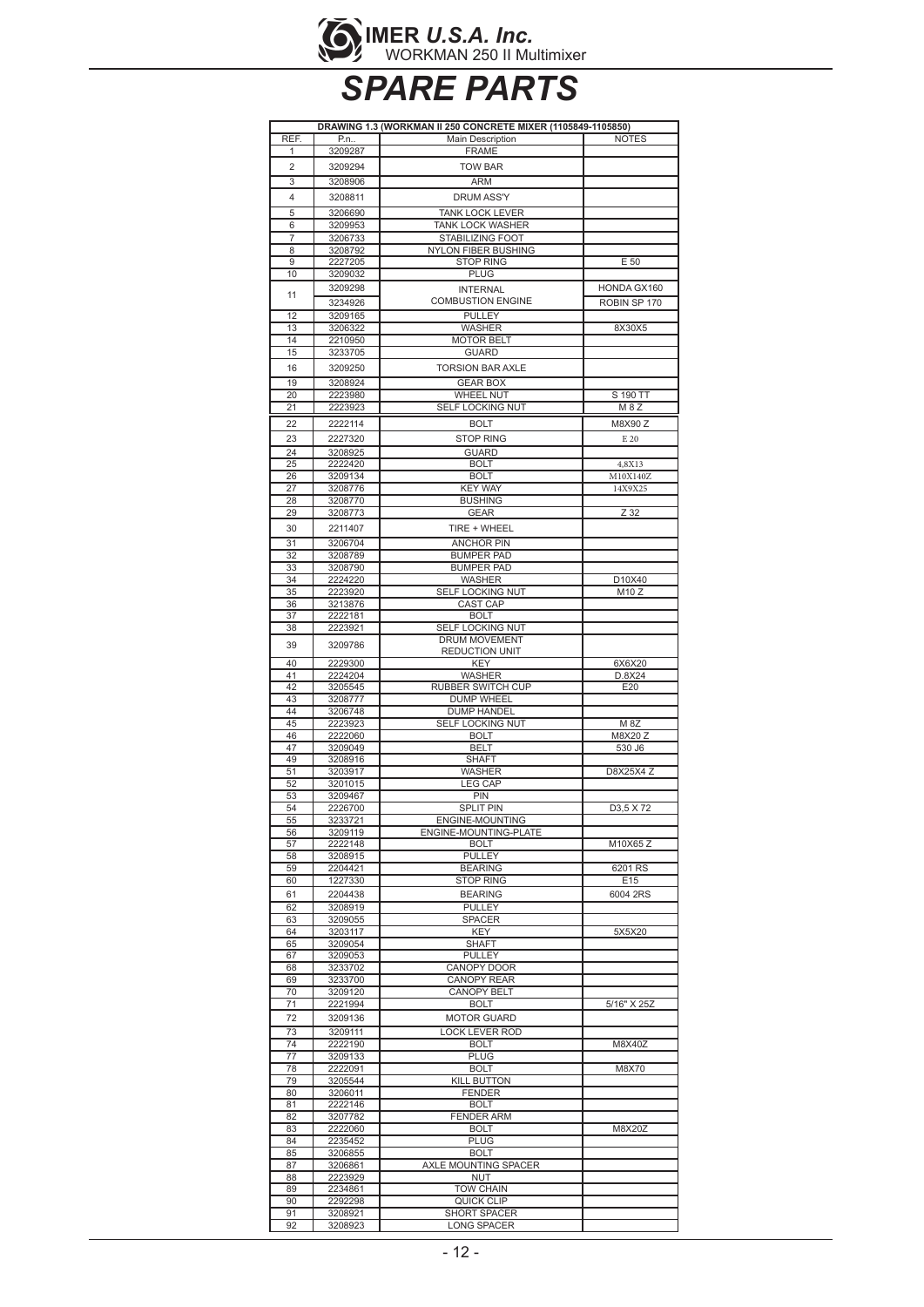

## **DRAWING 1.3 WORKMAN II 250 CONCRETE MIXER**

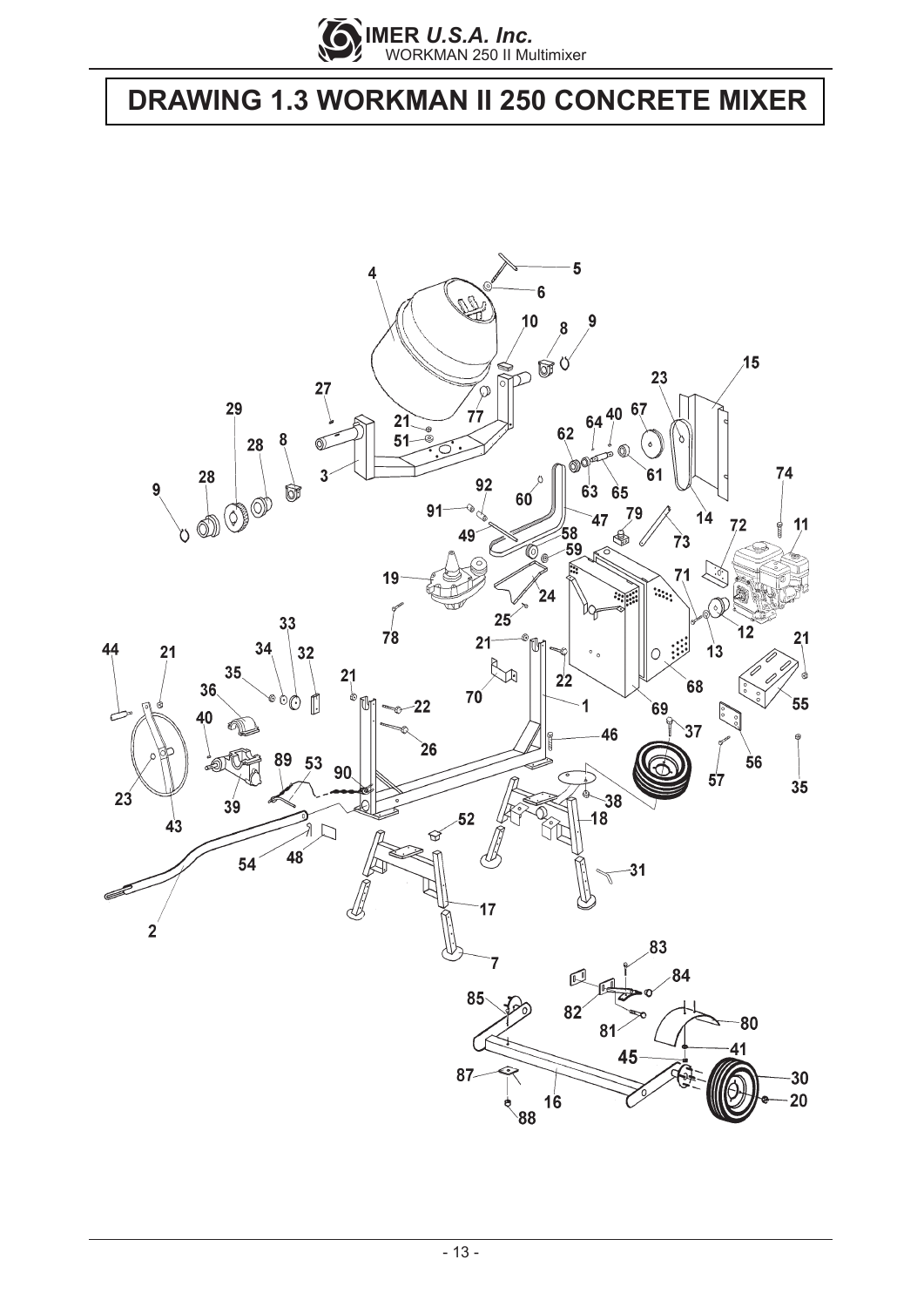

| TABLE2- - GEAR BOX - : WORKMAN II 250 (COD.3208746) |         |                        |                |
|-----------------------------------------------------|---------|------------------------|----------------|
| RIF.                                                | COD.    | <b>DESCRIPTION</b>     | <b>NOTE</b>    |
| 1                                                   | 2222018 | <b>BOLT</b>            | M8X35 Z        |
| $\overline{2}$                                      | 3213896 | OIL SEAL RING          | 72x52x8        |
| 3                                                   | 2222112 | <b>BOLT</b>            | M8X100 Z       |
| 4                                                   | 3209681 | <b>GEAR BOX FLANGE</b> |                |
| 5                                                   | 3213887 | <b>FLANGE GASKET</b>   |                |
| 6                                                   | 2228360 | <b>SHEAR PIN</b>       |                |
| $\overline{7}$                                      | 3213897 | <b>KEY</b>             | 10X8X15        |
| 8                                                   | 3209679 | <b>BEARING</b>         | 6301           |
| 9                                                   | 2202493 | <b>GEAR WHEEL</b>      | Z.79           |
| 10                                                  | 2229249 | <b>KEY</b>             | 5X5X12         |
| 11                                                  | 3208754 | <b>PINION</b>          | Z9 M1.75       |
| 12                                                  | 3209680 | <b>GEAR BOX CASING</b> |                |
| 13                                                  | 3200094 | OIL SEAL RING          | 35x20x7        |
| 14                                                  | 2229250 | <b>KEY</b>             | 5X5X15         |
| 15                                                  | 2204440 | <b>BEARING</b>         | 6004           |
| 16                                                  | 3209770 | <b>PINION</b>          | Z9 M1,25       |
| 17                                                  | 2222114 | <b>BOLT</b>            | M8X90Z         |
| 18                                                  | 3208919 | <b>PULLEY</b>          |                |
| 19                                                  | 3208752 | <b>SPACER</b>          |                |
| 20                                                  | 2223570 | <b>NUT</b>             | M8Z            |
| 21                                                  | 2224140 | <b>WASHER</b>          | M <sub>8</sub> |
| 22                                                  | 3213899 | <b>BEARING</b>         | 6209 SKF       |
| 23                                                  | 2227220 | <b>STOP RING</b>       | E40            |
| 24                                                  | 3208756 | <b>GEAR WHEEL</b>      | Z.68           |
| 25                                                  | 3213898 | <b>BEARING</b>         | 6207 SKF       |
| 26                                                  | 2228820 | PIN                    | $D=6x14$       |
| 27                                                  | 3208748 | <b>MAIN SHAFT</b>      |                |
| 28                                                  | 1227330 | <b>STOP RING</b>       | E 15           |
| 29                                                  | 2224060 | <b>WASHER</b>          | D.8Z           |



| TABLE 3 - DRUM REDUCTION UNIT- (COD.3209786) |         |                              |             |
|----------------------------------------------|---------|------------------------------|-------------|
| RIF.                                         | COD.    | <b>DESCRIPTION</b>           | <b>NOTE</b> |
| 1                                            | 3234639 | CARCASSE<br><b>RÉDUCTEUR</b> |             |
| 2                                            | 3213893 | <b>VIS</b>                   | M10X110 Z   |
| 3                                            | 2204540 | <b>ROULEMENT</b>             |             |
| 4                                            | 3213264 | <b>PIGNON</b>                | Z 20        |
| 5                                            | 3237097 | <b>ROULEMENT</b>             |             |
| 6                                            | 3213811 | <b>BAGUE D'ÉTANCHÉITÉ</b>    | 47X17X7     |
| $\overline{7}$                               | 3234642 | capot                        |             |
| 8                                            | 3208771 | <b>ARBRE</b>                 |             |
| 9                                            | 2229259 | <b>LANGUETTE</b>             | 6X6X14      |
| 10                                           | 2229300 | LANGUETTE                    | 6X6X20      |
| 11                                           | 2204560 | <b>ROULEMENT</b>             |             |
| 12                                           | 3232764 | <b>ROULEMENT</b>             |             |
| 13                                           | 3234641 | capot                        |             |
| 14                                           | 2227320 | <b>BAGUE D'ARRÊT</b>         |             |
| 15                                           | 2222465 | VIS                          |             |
| 16                                           | 3209987 | VIS                          |             |
| 17                                           | 2230350 | <b>GRAISSE</b>               |             |
| 18                                           | 3227876 | <b>RONDELLE</b>              |             |
| 19                                           | 3234355 | <b>BAGUE D'ARRÊT</b>         |             |